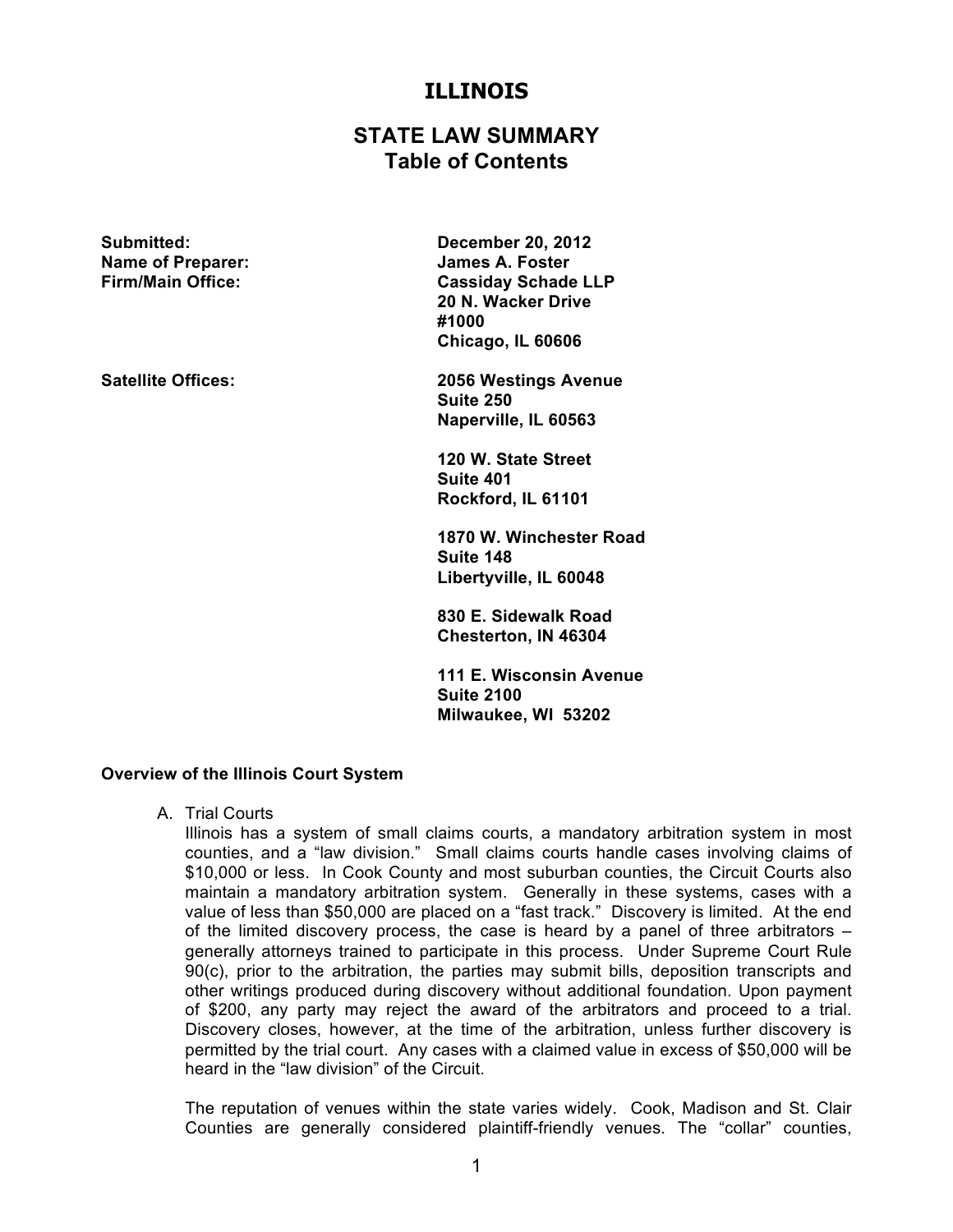including DuPage, Kane, Will and Lake Counties are considered more defenseoriented. The "downstate" counties (with the exception of Madison and St. Clair Counties) are generally conservative, as well.

Illinois Courts have no statutory authority to mandate mediation. Mediation is strongly encouraged. Law division cases, and arbitration cases coming to trial after the rejection of an arbitration award, may be heard by a jury of six persons or 12 persons. Illinois Court of Civil Procedure Section 735 ILCS 5/2-1005, notes that all jury cases in which the claimant's damages are \$50,000 or less shall be tried by a jury of six unless either party demands a jury of 12. In general, parties prefer a 12 person panel, and six person juries are rare. Note that a defendant must demand a jury at the time that an appearance is filed. Failure to make a jury demand at that time will waive the ability to make such a demand at a later date.

## B. Appellate Courts

Illinois has five intermediate appellate districts. The First District encompasses only Cook County. The Second through Fifth Districts run from north to south, generally. The Fifth District, in southern Illinois, includes Madison and St. Clair Counties. Seven justices sit on the Illinois Supreme Court. Under very limited circumstances, the Illinois Supreme Court may hear direct appeals (Illinois Supreme Court Rule 302), all other appeals shall be heard in the applicable Appellate District. Appeals from the Appellate Courts to the Illinois Supreme Court are discretionary. Where a suit involves multiple parties, and where a trial court enters a final judgment as to fewer than all parties or all claims, appeal is only permitted if the trial court enters an order containing express language that there is no just reason for delaying either enforcement or appeal or both (Illinois Supreme Court Rule 304).

If an appeal is from a judgment for money, a bond or other form of security must be posted, unless excused by the Court (Illinois Supreme Court Rule 305(g)). Postjudgment interest is 9% "from the date of the judgment until satisfied" (if the judgment debtor is a unit of local government the interest to be charged is 6%) (735 ILCS 5/2- 1303).

# **Procedural**

A. Venue

In Illinois, every action must be commenced in the county of residence of any defendant, or in a county in which the transaction or some part, thereof, occurred. Note that a defendant may not be joined simply to fix venue in the county of that defendant's residence (735 ILCS 5/2-101). Defendants may file intrastate *forum non conveniens*  motions to transfer venue to a more appropriate jurisdiction even where venue is technically proper.

# B. Statute of Limitations

The key statute of limitations periods in cases in which trucking companies or trucking industry members may be involved are as follows: actions against municipalities one year; personal injuries/survival actions two years; wrongful death two years; contribution claims and third party actions two years; improvements to reality (construction) four years; property damage five years; nonspecified actions five years; and breach of contract 10 years. The individual statutes of limitations and the cases interpreting them should be consulted for any particular case. (See 735 ILCS 5/13-101, *et seq*.). Contribution actions and third party actions must be bought within the pendency of a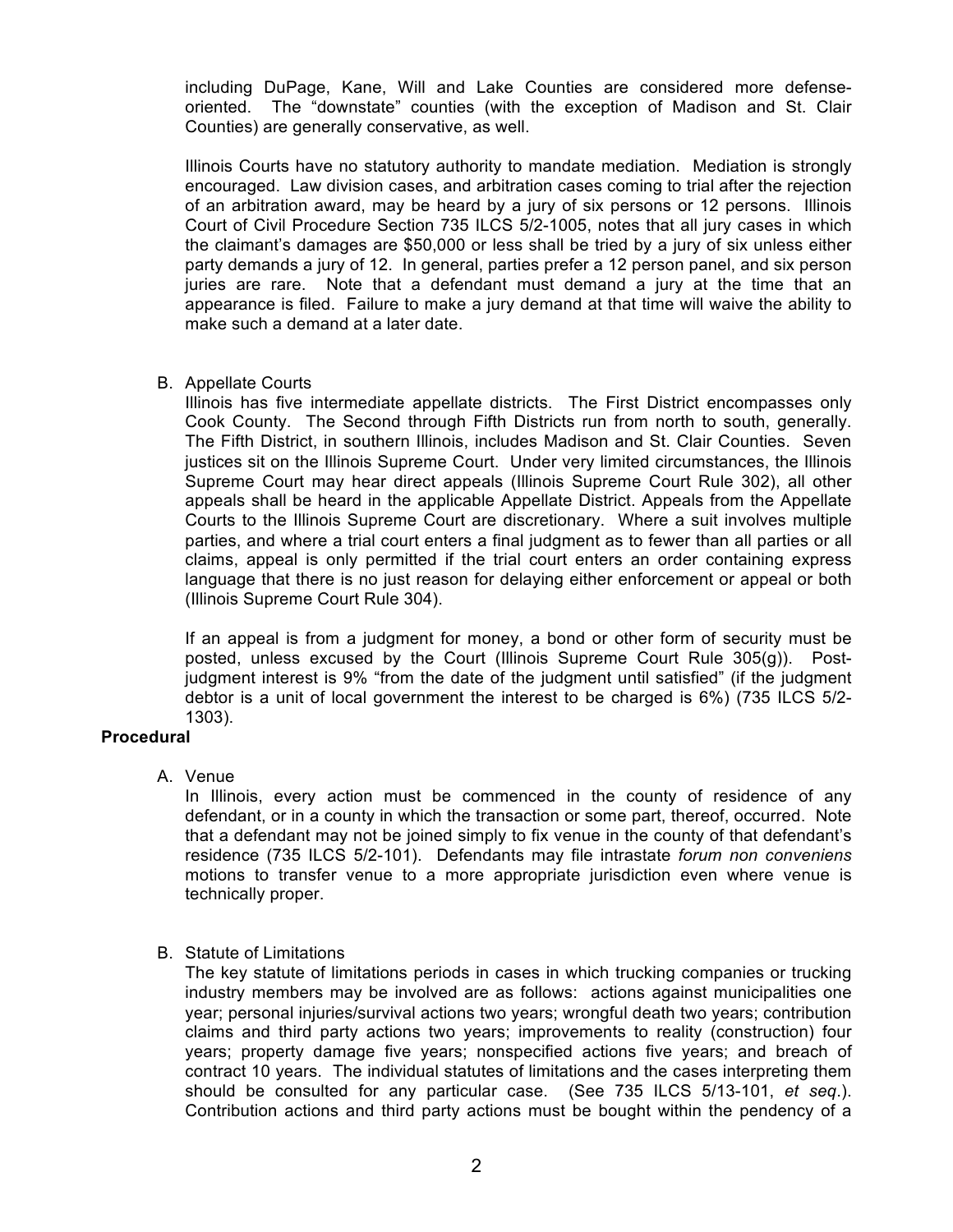lawsuit and within two years after the contribution plaintiff has been served in the underlying case. (See 735 ILCS 5/13-204).

C. Time for Filing an Answer

If the summons requires an appearance within 30 days after service, the appearance and answer shall be filed within that 30 day period unless the time for the appearance and answer are otherwise extended by the Court. Where a summons does not require an appearance on a specified day, a Defendant may appear in person or in writing. If appearing in person, a written appearance and answer are due within 10 days after the appearance is made in Court, or as otherwise extended by the Court (Illinois Supreme Court Rule 181).

D. Dismissal/Re-Filing of Suit

Under the Illinois Code of Civil Procedure, a Plaintiff may, at any time before trial or hearing begins, voluntarily dismiss the action or any part of that action without prejudice. (735 ILCS 5/2-1009) The Plaintiff may voluntarily dismiss a case even after a trial or hearing begins if the Defendant agrees, or the motion is supported by an affidavit of other proof. Where a defendant has filed a dispositive motion before the plaintiff files a motion for a voluntary dismissal, it is within the Court's discretion to hear the dispositive motion first; if the dispositive motion is granted, the case will be dismissed with prejudice. A plaintiff may reinstate a voluntarily dismissed case/defendant within a year of the dismissal upon payment of costs to the defendant.

## **Liability**

A. Negligence

Negligence is the failure to exercise ordinary care. To recover under a negligence theory, a plaintiff must prove a duty on the part of the defendant to protect the plaintiff from injury, a breach of that duty, that the plaintiff suffered any injury and that the defendant's breach of its duty was a proximate cause of that injury.

Negligence *per se,* defined as a violation of a statute, ordinance or administrative ruling, regulation or order designed for the protection of human life or property, is *prima facie*  evidence of negligence. Where it is shown that a party has violated a statute, this *prima facie* evidence of negligence may be rebutted by proof that the party acted reasonably under the circumstances of the case, despite the violation. *French v. City of Springfield,* 65 Ill.2d 380 (1976).

B. Negligence Defenses

The following affirmative defenses must be pled early on in a case and certainly no later than discovery of a basis for such an affirmative defense so as to avoid a claim of surprise by a plaintiff. 735 ILCS 5/2-619 and 735 ILCS 5/2-613

- 1. Contributory negligence
- 2. Assumption of risk
- 3. Failure to mitigate damages
- 4. Res judicata
- 5. Estoppel and laches
- 6. Statutes of limitations
- 7. Statute of frauds
- 8. Payment, release, satisfaction, discharge in bankruptcy
- 9. Fraud
- 10. Duress
- 11. Illegality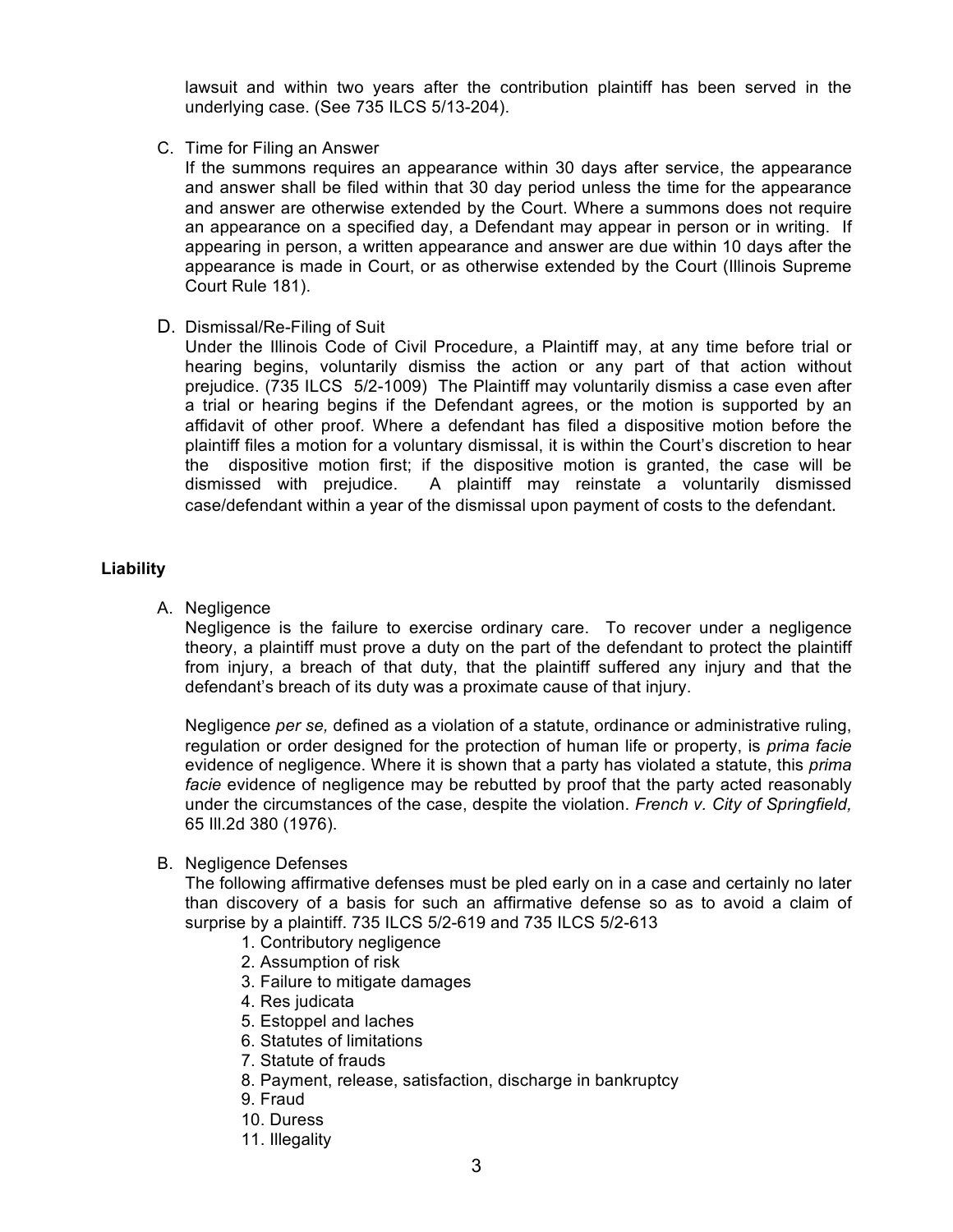- 12. Want/failure of consideration in whole or in part
- 13. Recovery cannot be had by reason of statute or nondelivery
- 14. Lack of capacity to sue or be sued
- 15. Want of subject matter jurisdiction

## C. Gross Negligence, Recklessness, Willful and Wanton Conduct

Willful and wanton conduct in Illinois is a course of action which either shows actual or deliberate intention to harm or which, if not intentional, shows an utter indifference to or conscious disregard for a person's safety or the safety of others. To recover under such a theory, the Plaintiff must, as under a negligence theory, prove a duty, a breach of the duty, proximate cause and injury. (See Illinois Pattern Jury Instructions (2011) Section 10.00 *et seq*. and 14.00 *et seq*.)

D. Negligent Hiring and Retention

Illinois follows the rule that when an employer (or other person against whom vicarious liability is sought), admits that it is vicariously liable for the conduct of the allegedly negligent actor, claims of negligent hiring or entrustment are not allowed. *Gant v. L.U. Transport,* 331 Ill. App. 3d 924 (2002).

An employer or principal may be vicariously liable for an employee's torts under the doctrine of respondeat superior. In order for that doctrine to be imposed, the torts must have been committed within the scope of the employment or agency. The burden is on the Plaintiff to show the contemporaneous relationship between tortious acts and scope of employment or agency. A principal is bound by the acts of his or her agent committed or performed within the course and scope of the agency. A principal may be liable for reasons independent of the agency relationship. While an agency relationship may exist between a principal and agent, some phase or aspect of the agency may be in dispute; in this event, a jury will be instructed that if the agent was not acting as an agent of the principal or within the scope of his authority as agent of the principal at the time of the occurrence, then the defendant principal is not liable. (See *Hengels v. Gilski,* 127 Ill.App.3d 894 (1984)).

E. Negligent Entrustment

In order to prove negligent entrustment, a plaintiff must show that a defendant gave another express or implied permission to use or possess a dangerous article or instrumentality which the defendant knew, or should have known, would likely be used in a manner involving an unreasonable risk of harm to others. Although an automobile is not a dangerous instrumentality per se, it may become one if it is operated by someone who is incompetent, inexperienced, or reckless. *Evans v. Shannon,* 201 Ill.2d 424 (2002)

Illinois courts have held that a negligent entrustment count cannot stand against an employer where the employer had admitted responsibility for the conduct of the employee. *Ledesma v. Cannonball, Inc.,* 182 Ill. App. 3d 718 (1989); *Neff v. Davenport Packing Co.*, 131 Ill. App. 2d 791 (1971).

F. Dram Shop

Illinois does recognize a cause of action for "dram shop" liability. Dram shop statutes are found at 235 ILCS 5/6-21. For any provider of alcohol to be liable under the dram shop act, it must be determined that a customer of the bar was intoxicated at the time of the accident, that the bar provided the intoxicating liquor consumed by the customer,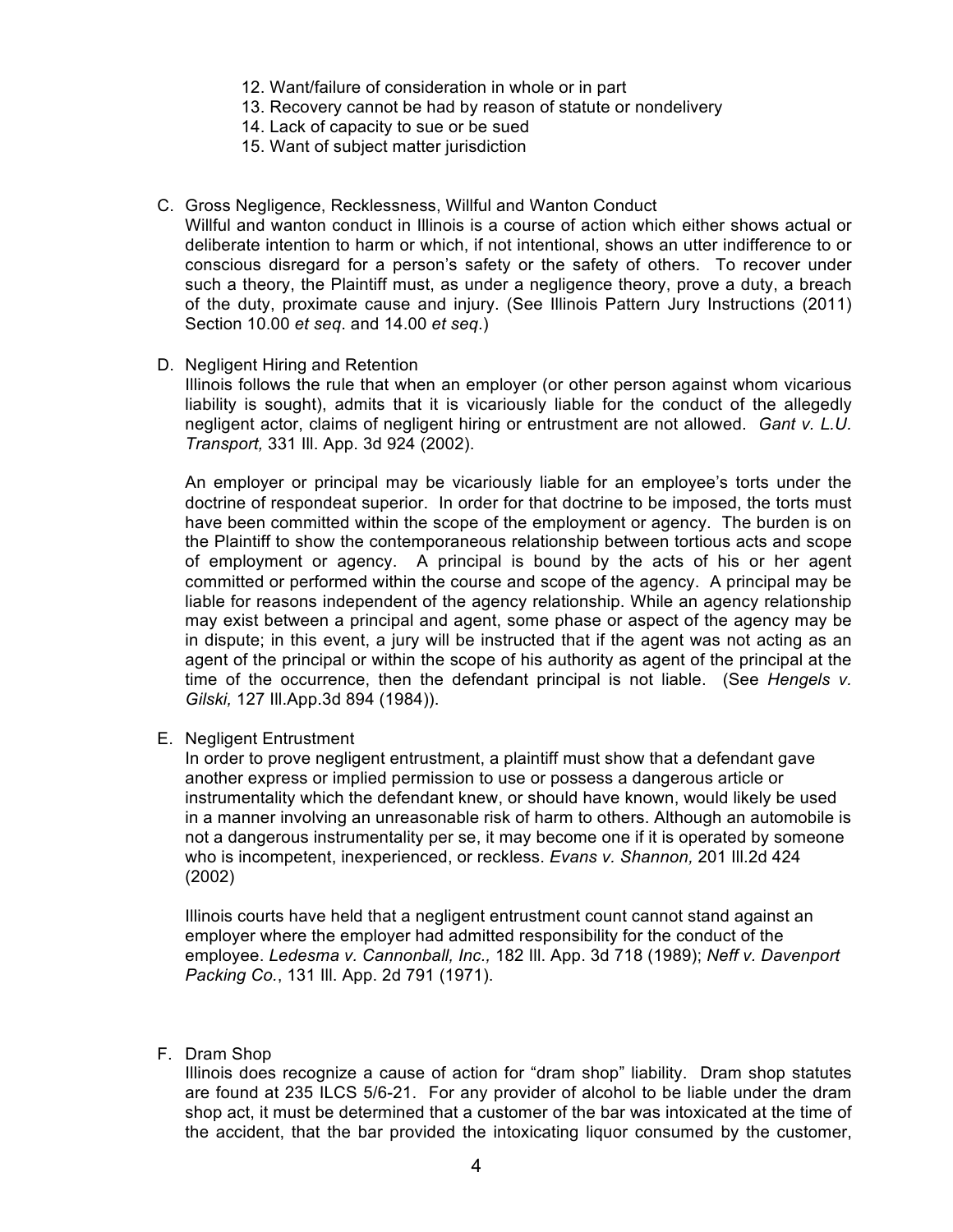that the liquor provided by the bar caused the intoxication of the customer and that the customer's intoxication was at least one cause of the accident. (See *Mohr v. Jilg*, 223, Ill.App.3d, 217 (1992).

G. Joint and Several Liability

Every defendant is jointly and severally liable for all past and future medical and medically related expenses. 735 ILCS 5/2-1117. Any defendant found to be less than 25% at fault is only severally liable for all damages other than medical and medically related expenses. Where a defendant's fault is determined to be 25% or greater, that defendant is jointly and severally liable for all damages. An employer's fault, by statute, is not considered when assessing the fault of the parties. 735 ILCS 5/2-1117. Further, the Illinois Supreme Court has recently held, in the case of *Ready vs. United/Goedecke* Services, 238 III.2<sup>nd</sup> 582 (III. 2010), that the fault of a defendant who settles, in good faith, with a plaintiff before trial shall not be considered in apportioning the fault of the non-settling defendants..

## H. Wrongful Death and/or Survival Actions

Illinois has a purely statutory cause of action for wrongful death. It is brought only by a personal representative. (740 ILCS 180/1 *et seq.*) There is only one cause of action and one recovery for wrongful death. That recovery is separate and distinct from an action under the survival statute. (See *Varelis v. Northwestern Memorial Hospital,* 266 Ill.App.3d 578 (1994)). The wrongful death action may be brought whenever "the act, neglect, or default is such as would, if death had not ensued, have entitled the party injured to maintain any action and recover damages in respect thereof." 740 ILCS 180/1. A defendant may assert those affirmative defenses against the personal representative that it would have had if the decedent had survived. The purpose of the wrongful death act is to compensate the surviving spouse and/or next of kin for pecuniary injury caused by the death of their family member. *Elliot v. Willis,* 92 Ill.2d 530 (1980). The next of kin referred to in the act refers to those blood relatives of the decedent in existence at the time of his death. *Cruz v. Illinois Masonic Medical Center,* 271 Ill.App.3d 383 (1995). The damages recoverable are the pecuniary damages resulting from the death of the decedent. The legislature has amended the act to also allow for the recovery of grief and sorrow resulting from the decedent's death. Punitive damages are not recoverable in a wrongful death case. *Gardner v. Geraghty,* 98 Ill.App.3d 10 (1981).The Court allocates any wrongful death settlement or judgment among those next of kin who have a pecuniary loss according to the intestate laws and proportion of actual dependency. 740 ILCS 180/2. If the deceased left no next of kin, there can be no recovery for the benefit of anyone except limited recovery for medical bills, funeral bills and fees of the personal representative. 740 ILCS 180/2.

The Illinois Pattern Jury Instructions define pecuniary loss as including loss of money, goods, services, and society. (Illinois Pattern Jury Instructions (2011) 31.01) In addition, the jury may consider what money, goods and services the decedent customarily contributed in the past and may have contributed in the future, as well as the decedent's age, gender, health, physical and mental characteristics, habits of industry, sobriety and thrift, and the decedents occupational abilities and the relationship between the kin and the decedent. (Illinois Pattern Jury Instructions (2011) 31.01) There is a presumption in Illinois that, where the deceased is a minor child, the next of kin has suffered some substantial loss of society, but there is no presumption as to pecuniary loss. (Illinois Pattern Jury Instructions (2011) 31.03) Likewise, a widow is presumed to have a substantial pecuniary loss, but the jury is also instructed that the weight to be given this presumption is its decision. (Illinois Pattern Jury Instructions (2011) 31.04) Future pecuniary losses of money, goods and services must be discounted to present value. (Illinois Pattern Jury Instructions (2011) 31.04)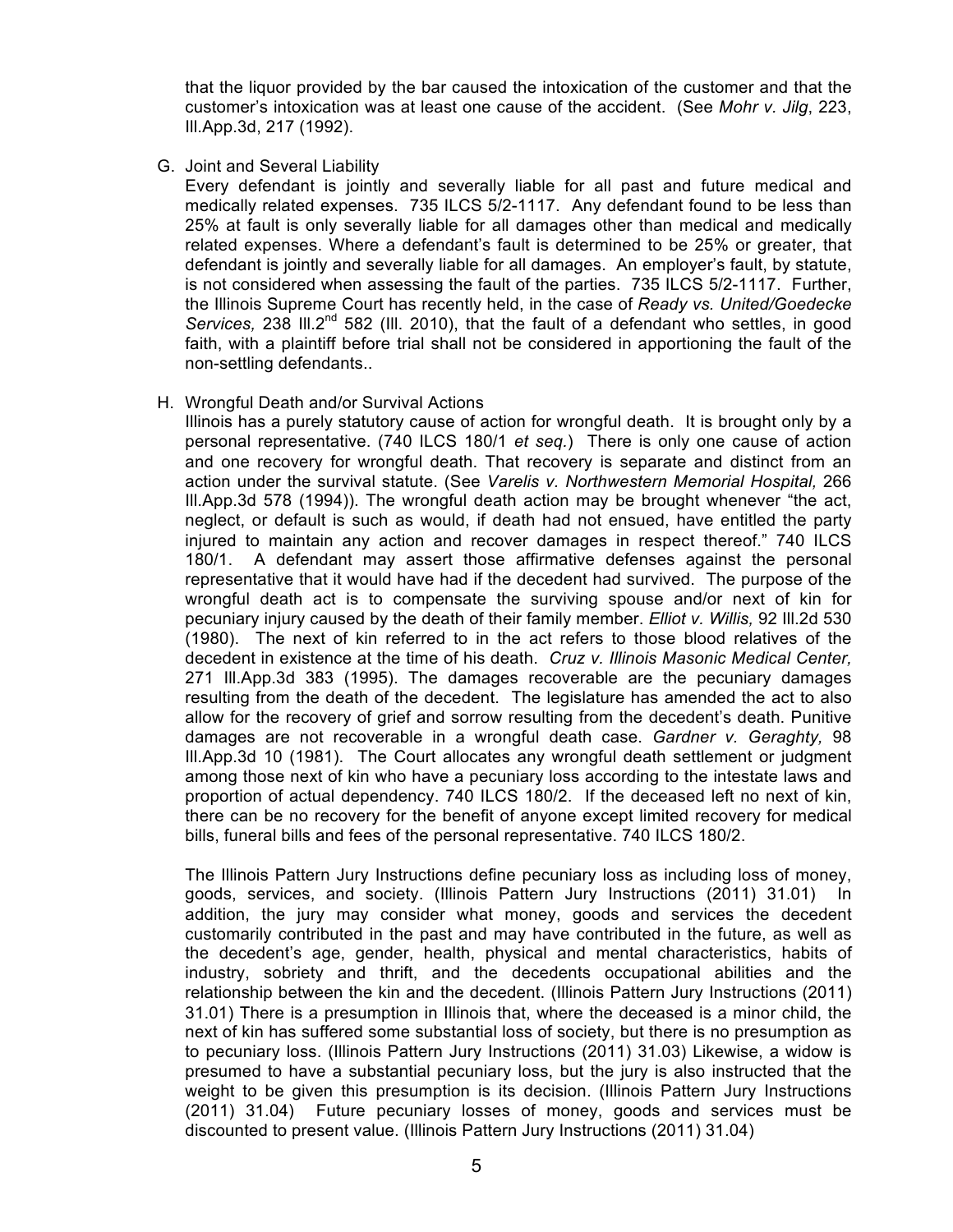The state of gestation or development of a human being when an injury is caused or when an injury takes effect, or at death, shall not foreclose an action under the wrongful death act, and parents may maintain a cause of action to recover damages for loss of a stillborn child's society as an unborn fetus is recognized as a "person" under the Wrongful Death Act. 740 ILCS 180/2. This was recently limited by the Illinois Appellate Court for the First District in *Miller v. American Infertility Group of Illinois,* 386 Ill.App.3d 141 (2008)*.* In *Miller* the Court held that the wrongful death act does not allow a cause of action or recovery under the act for loss of an embryo created by in vitro fertilization that has not been implanted in the mother.

Survival actions in Illinois are statutory, arising out of the Survival Act (755 ILCS 5/27- 6). Courts have found that the Survival Act does not create a cause of action but rather permits a representative of the estate to maintain statutory or common law actions that had accrued to the decedent before his or her death that otherwise would have abated under the common law at the time of death. Illinois law has limited recovery under the Survival Act to compensatory damages. Punitive damages are not recoverable. (See *Vincent v. Alden-Park Strathmoor*, 339 Ill.App.3d 1102 (2010).

#### I. Vicarious Liability

#### *Respondeat Superior*

In order for a plaintiff to invoke the doctrine *of respondeat superior*, a relationship of principal and agent, master and servant, or employer and employee must be established. The plaintiff must also show that the wrongdoer was either the employee, the agent or the servant. A presumption of agency may arise from an employeremployee relationship. Regardless of whether the relationship is that of "employeremployee" or "principal-agent," the doctrine of *respondeat superior* applies only to impute tort liability if there is an employment relationship in which the master, employer or principal exerts control over the conduct of the servant, employee or agent. *Williams v. Ingalls Memorial Hospital,* 408 Ill.App.3d 360 (2011). For an employer to be vicariously liable for an employee's tort under the doctrine of *respondeat superior*, the torts must have been committed within the scope of employment. Illinois courts apply the Restatement (Second) of Agency factors to determine whether an employee's acts are within the scope of employment. Those factors are: (a) the act is of the kind he is employed to perform; (b) it occurs substantially within the authorized time and space limits; (c) it is actuated, at least in part, by a purpose to serve the master. id. Conduct of a servant is not within the scope of employment if it is different in kind from that authorized, far beyond the authorized time or space limits, or too little actuated by a purpose to serve the master. (id.)

#### Independent Contractor

In general, one who hires an independent contractor is generally not liable for the negligent or intentional acts or omissions of that contractor. *Lang v. Silva,* 306 Ill.App.3d 960 (1999). However, liability based on apparent agency may be imposed where the alleged negligence is committed by an independent contractor. Apparent agency is rooted in the doctrine of equitable estoppel and is based on the idea that "if a principal creates the appearance that someone is his agent, he should not then be permitted to deny the agency if an innocent third-party reasonably relies on the apparent agency and is harmed as a result." *Oliveira-Brooks v. Re/Max International, Inc*. 372 Ill.App.3d 127 (2007). A principal is vicariously liable for the conduct of his agent, but not for the conduct of an independent contractor. The difference is defined by the level of control over the manner of work performance. An agency relationship is a consensual relationship in which a principal has the right to control an agent's conduct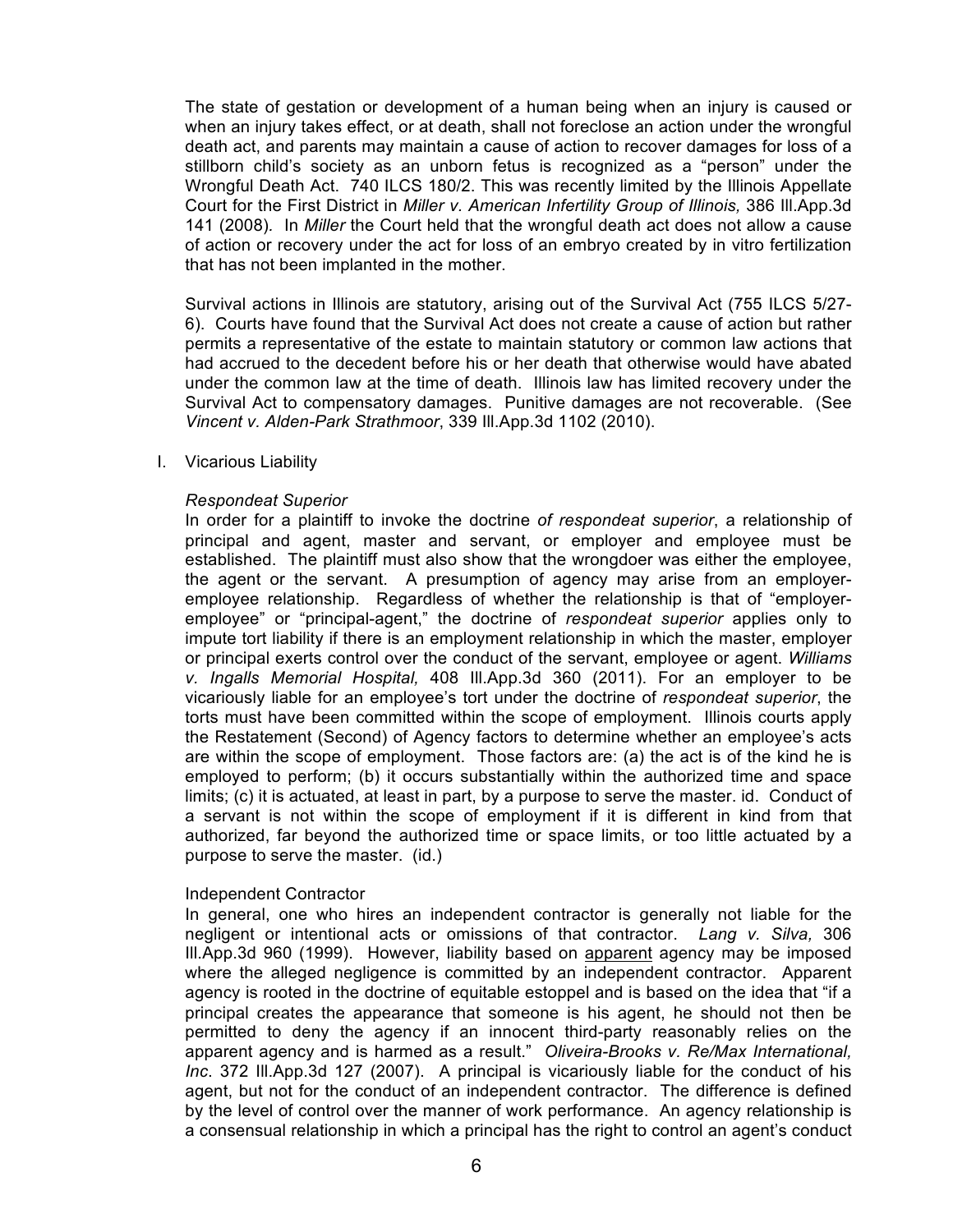and an agent has the power to affect a principal's legal relations. An independent contractor relationship is one in which an independent contractor undertakes to produce a given result but, in the actual execution of the work, is not under the control of the person for whom he does the work. In determining whether a person is an agent or independent contractor, the court's cardinal consideration is the right to control the manner of work performance, regardless of whether that right was actually exercised. Another significant factor is the nature of work performed in relation to the general business of the employer. In the context of whether a broker was liable to the plaintiff, the Court enunciated other factors to consider in determining independent contractor status. Those factors are: (1) the right to discharge; (2) the method of payment; (3) the provision of necessary tools, materials and equipment; (4) whether taxes are deducted from the payment; and (5) the level of skill required. "No single factor is determinative and the significance of each may change depending on the work involved." *Sperl v. C.H. Robinson Worldwide, Inc*. 408 Ill.App.3d 1051 (2011).

#### Placard Liability

If a carrier-lessee does not comply with ICC Regulations concerning the giving of a receipt and the concealment of the carrier's name and permit number upon the surrender of the leased equipment, then the carrier-lessee is vicariously responsible to the public for the negligent operation of the leased vehicle without regard to whether, at the time in question, the equipment was being used in the business of the carrierlessee. 49 C.F.R. 376.12 and *Schedler v. Rowley Interstate Transportation Co.,* 68 Ill.2d 7 (1977). The same rule applies even if, at the time of the accident, the equipment is being used by the owner-lessor for his own use in purely intrastate hauling. *Kreider Truck Service, Inc. v. Augustine,* 67 Ill.2d 535 (1979).

However, in a case where a driver employed by a motor carrier allegedly assaulted the plaintiff in a transport terminal, and the plaintiff sought to hold the lessee-carrier vicariously liable under the provisions of the ICC Regulatory scheme discussed above, the Illinois Appellate Court has held that under the ICC Regulatory schemes, although a licensed carrier might be held liable for intentional torts of a driver of a leased vehicle, the conduct of the driver giving rise to the injury must nevertheless have some nexus to the commercial activity which the ICC sought to regulate by imposing responsibility on the carrier. *Herschberger v. Home Transport Company,* 103 Ill.App.3d 348 (1982)

The Illinois Supreme Court has also noted that rather than resolve troublesome agency questions such as employee or independent contractor, scope of employment, frolic or detour, or borrowed employees in determining liability, it is only necessary to consider the simple question of whether the lease has been terminated and possession surrendered in the manner provided in the regulations. *Schedler v. Rowley Interstate Transportation Co.,* 68 Ill.2d 7 (1977). When the lessee takes possession in the lease and places the identification on the equipment as required by federal regulations the lessee will have exclusive possession and complete responsibility of the vehicle which remain until possession is surrendered and the identification legend of the lesseecarrier is removed.

Once the lessee-carrier has entered into a lease with an owner and placed its identification on the vehicle, it has vested the owner-lessor with authority to transport commodities in that vehicle in interstate commerce. The responsibility of the lessee who vested the owner-lessor with this authority remains until possession is surrendered in the manner provided in the regulations. 49 C.F.R. 376.12 and *Schedler v. Rowley Interstate Transportation Co.,* 68 Ill.2d 7 (1977) and *Kreider Truck Service, Inc. v. Augustine,* 67 Ill.2d 535 (1979). No matter what activity is being provided at the time of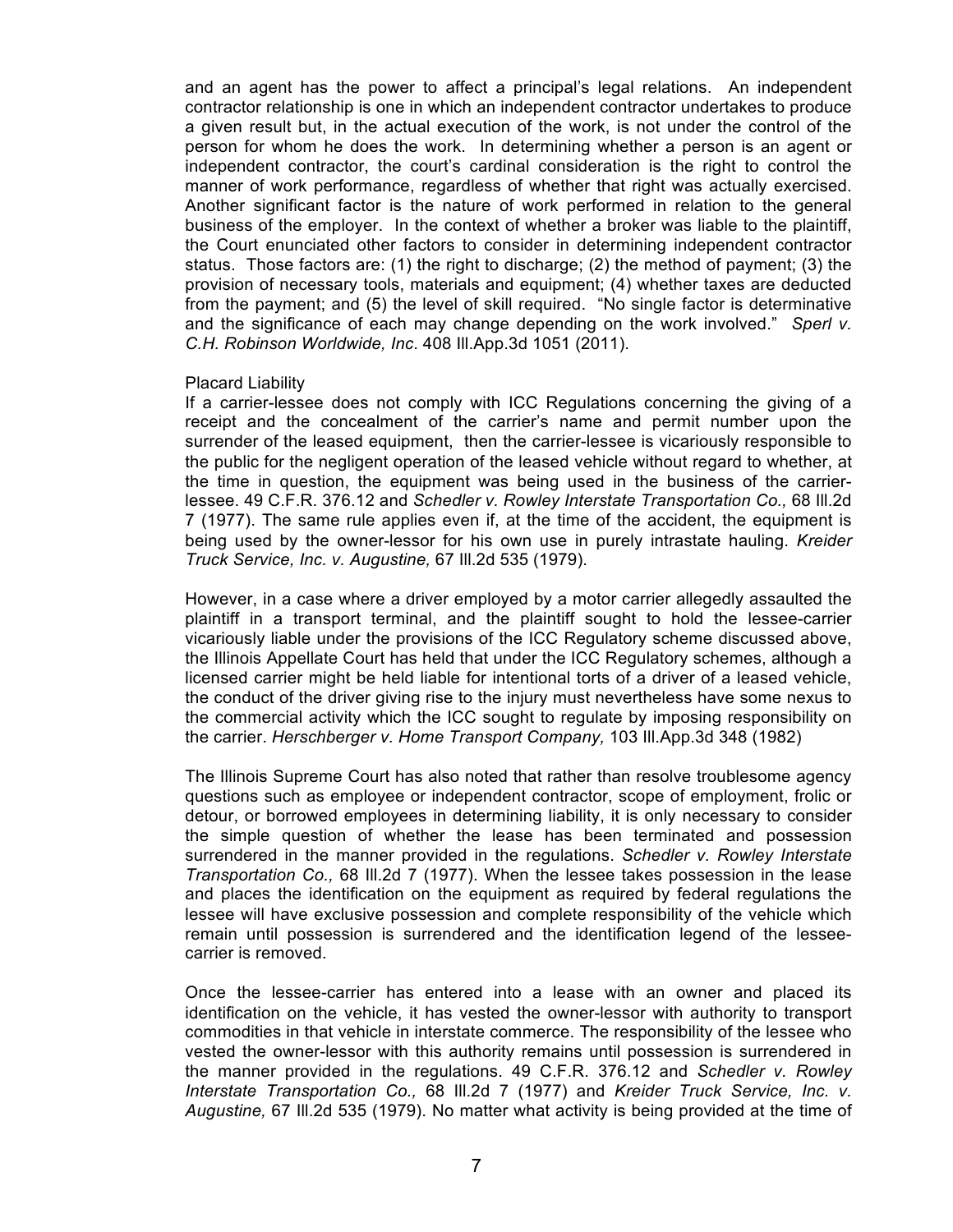an accident whether interstate or intrastate if the ICC identification legend is on the vehicle the lessee-carrier will be liable. id.

J. Exclusivity of Workers' Compensation The Illinois' Worker's Compensation statute is the exclusive remedy for injured workers as against employers. 820 ILCS 305/5(a). The statute does not preclude a civil action against third parties that may be liable for damages. 805 ILCS 305/5(b). In general, coworkers may not sue each other. 820 ILCS 305/5(a) and *Oakes v. Gaines,* 107 Ill.App.3d 212 (1982).

#### **Damages**

A. Statutory Caps on Damages

Illinois efforts at tort reform have been declared unconstitutional. Tort reform was passed in 1995, which included statutory caps on damages. The entirety of that Act was declared unconstitutional in the case of *Best v. Taylor Machineworks*, 179 Ill.2d 367 (Ill. 1997)

- B. Compensatory Damages for Bodily Injury Illinois has Pattern Jury Instructions for the following elements of damages:
	- *a.* Economic Damages
		- *i.* Past and future medical expenses
		- *ii.* Loss of income or other wages
		- *iii.* Other property loss
	- b. Non-economic Damages
		- i. Pain and suffering
		- ii. Aggravation of a pre-existing ailment or condition
		- iii. Reduced life expectancy
		- iv. Disability/loss of a normal life
		- v. Disfigurement
		- vi. Increased risk of harm
		- vii. Loss of consortium
		- viii. Emotional damages (assuming cause of action is allowed)
	- c. Punitive damages

(See Illinois Pattern Jury Instructions (2011) 30.01, et seq.)

Damages recoverable in a wrongful death action include economic damages of lost income or other wages and other property loss and non-economic damages of loss of society and more recently included element, grief, sorrow, and mental suffering of the next of kin. (See Illinois Pattern Jury Instructions (2011) 31.01 et seq).

C. Collateral Source

Under the Collateral Source Rule, benefits received by the injured party from a source wholly independent of, and collateral to, the tort feasor will not diminish damages otherwise recoverable from the tort feasor. The rule provides that payments made to or benefits conferred on the injured party from other sources are not credited against the tort feasor's liability, although they cover all or part of the harm for which the tort feasor is liable.

In 2008, the Supreme Court decided *Wills v. Foster*, 229 III.2<sup>nd</sup> 393 (III. 2008), holding that plaintiffs are entitled to seek recovery of the full value of their medical expenses. The defendant does not benefit from any reduction in the actual amount of payment for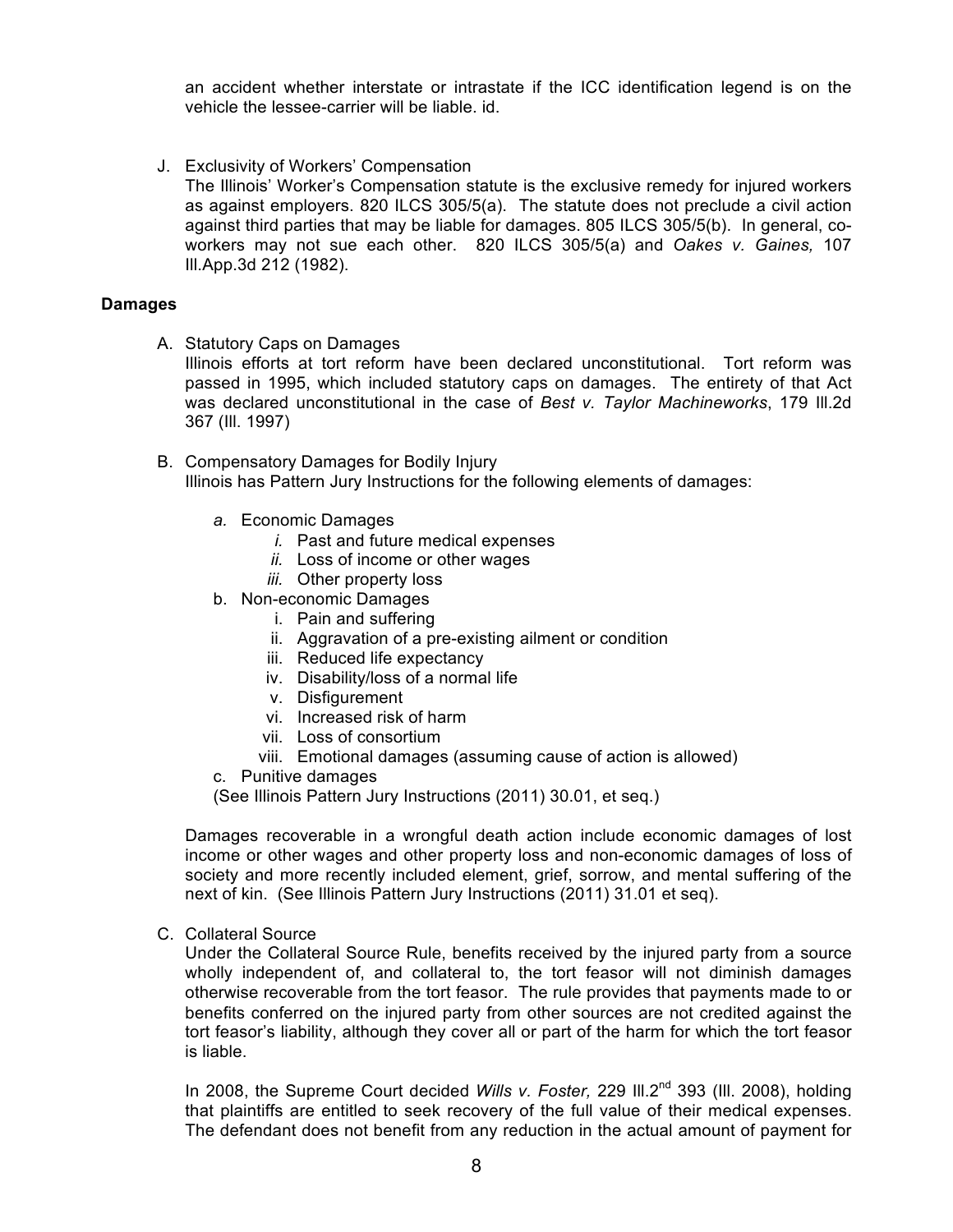the medical services due to Medicare or Medicaid deductions or discounts negotiated by health insurers.

D. Pre-Judgment / Post-Judgment Interest

Plaintiffs are not entitled to pre-judgment interest. Post-judgment interest in the amount of 9% per year shall accrue upon any award, report or verdict from the time the report, judgment or verdict was made until the time the payment is made. (See 735 ILCS 5/2- 1303). The judgment debtor may, by tender of payment of judgment, costs and interest accrued to the date of tender, stop the further accrual of interest on such judgment notwithstanding the prosecution of an appeal, or other steps to reverse, vacate or modify the judgment. *id*.

E. Damages for Emotional Distress

As noted above, recent changes to the law permit plaintiffs in wrongful death action to seek compensation for the non-economic damages of grief, sorrow and mental suffering.

Claims for intentional infliction of emotional distress are permitted in Illinois. In order to state a claim for this cause of action, a plaintiff must plead facts indicating (1) that the defendant's conduct was truly extreme and outrageous; (2) that the defendant intended to inflict, or knew that there was a high probability that his conduct would inflict, severe emotional distress upon the plaintiff and; (3) that the defendant's conduct in fact caused the plaintiff severe emotional distress. *McGrath v. Fahey*, 126 Ill.2d 78 (1988).

In the case of *Rickey v. Chicago Transit Authority*, 98 Ill.2d 546 (1983) the Illinois Supreme Court established that persons in the "zone of physical danger" may recover damages for negligent infliction of emotional distress. Pursuant to this cause of action, a bystander, located in the zone of physical danger and because of the defendant's negligence has reasonable fear for his or her own safety, has a right of action for physical injury or illness resulting from emotional distress. Plaintiffs suffering a physical injury may also recover for negligent infliction of emotional distress where the defendants are negligent and where an emotional injury results. Unlike other jurisdictions, Illinois courts do not require the plaintiff to allege or prove severe emotional injury. An Illinois court will allow all direct victims to plead negligent infliction of emotional distress.

- F. Wrongful Death and/or Survival Action Damages *-* See "Liability" Section H, above.
- G. Punitive Damages

The purpose of punitive damages is to punish the defendant so as to deter the plaintiff from repeating his intentional, deliberate and outrageous conduct. *See Morrow v. L.A. Goldschmidt Associates, Inc..* 126 Ill.App.3d 1089 (1984). There must be actual damages to support an award of punitive damages. Punitive damages cannot be awarded in a breach of contract case unless there is a separate independent willful tort that would be sufficient to support punitive damage. *Scullin Steel Company v. Evans Products Co*., 563 F.Supp. 825 (S.D. Ill. 1983).

Punitive damages are awarded when torts are committed with fraud, actual malice, deliberate violence or oppression or when the defendant acts willfully, or with such gross negligence as to indicate a wanton disregard of the rights of others. *See Loitz v. Remington Arms Co*., 138 Ill.2d 404 (1990). Only when the conduct at issue approaches the degree of moral blame attached to intentional wrong is an award of punitive damages appropriate. *id*. A punitive damages award should not go beyond deterrence and become a windfall.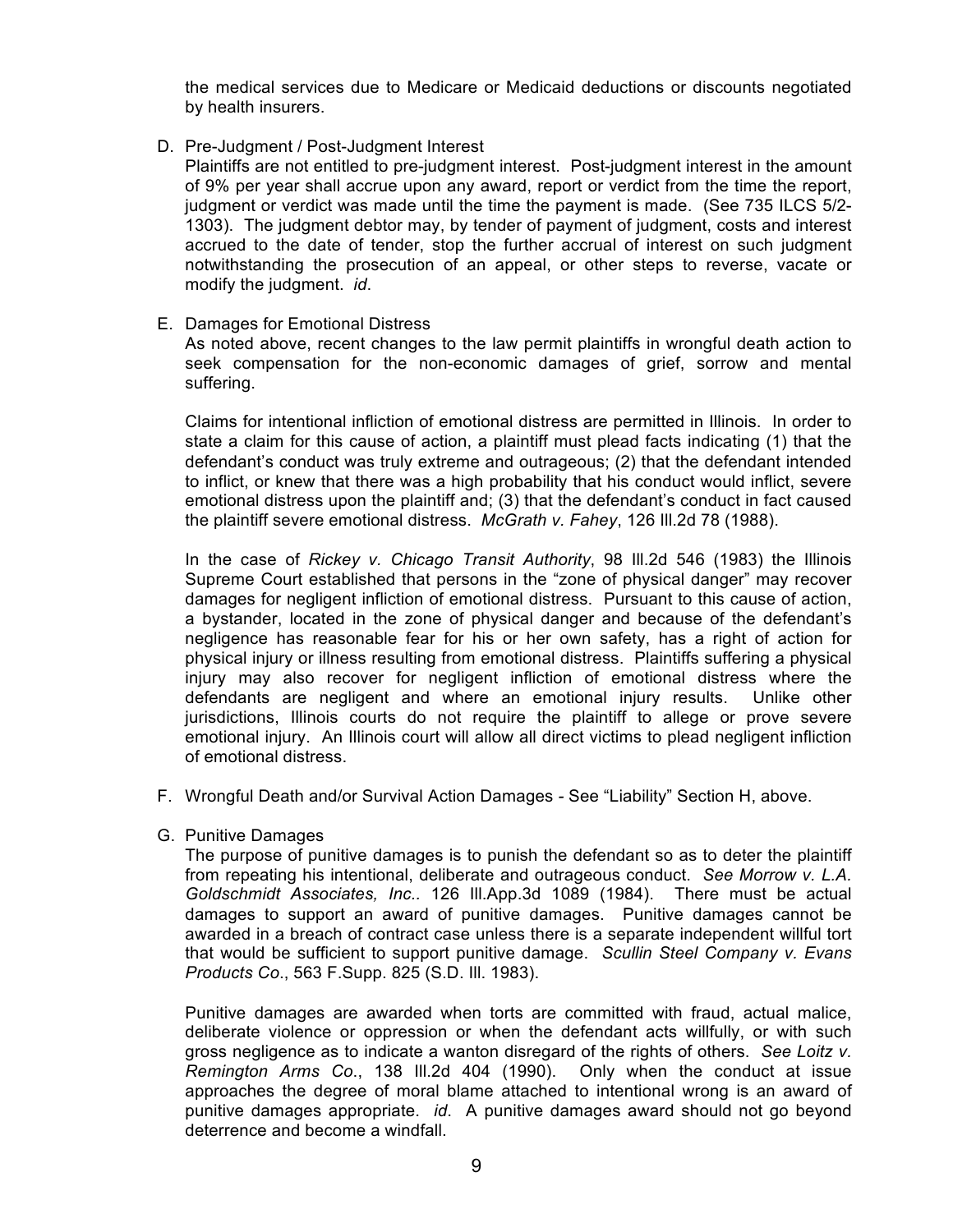Under the U.S. Supreme Court case of *BMW of North America v. Gore*, 517 U.S. 559, 116 S.Ct. 1589 (1996) punitive damages in excess of four times the amount of the compensatory damages may "be close to the line of constitutional impropriety." In *State Farm v. Campbell*, 538 U.S. 425, the U.S. Supreme Court cautioned that "in practice, few awards exceeding a single digit ratio between punitive and compensatory damages, to a significant degree, will satisfy due process." However, Illinois courts have demonstrated a willingness to exceed the single digit ratio where the defendant's conduct is significantly reprehensible. (See *Leyshon v. Diehl Controls of North America*, 407 III.App.3d 1 (2010)). This decision was echoed in the  $7<sup>th</sup>$  Circuit case of *Mathias v. Accor Economy Lodging,* 347 F3d 672 (2003) where the plaintiffs suffered bed bug bites at the defendant's hotel. The Court upheld a punitive damages award of 37 times the compensatory award, noting that the defendant had knowingly exposed guests to the infestation over the span of several years and that the victims' compensatory damages may be insufficient to punish the defendant.

 In Illinois, before making any claim for punitive damages, a plaintiff must, in all actions on account of bodily injury or physical damage to property based on negligence or strict product liability, file a motion to amend the complaint to add a claim for punitive damages. (735 IlCS 5/2-604). The court must conduct either an evidentiary hearing where credibility of witnesses may be assessed, or a nonevidentiary hearing where submissions such as pleadings, deposition testimony and discovery materials are reviewed to determine whether there is a reasonable likelihood that facts would be proven at trial sufficient to support an award of punitive damages. id. The initial determination is interlocutory and is made by the trial judge and is subject to review using an abuse of discretion standard if an evidentiary hearing was conducted, or a *de novo* standard of review if no evidentiary hearing was conducted. See *Stojkovich v. Monadanock Building*, 281 Ill.App.3d 733 (1996). A motion to add a request for punitive damages must be made no later than 30 days after the close of discovery so that there are no last-minute punitive damages claims made before trial. (See 735 ILCS 5/2-604).

In Illinois, it is against public policy to permit insurance coverage for punitive damages assessed for an insured's own misconduct. However, Illinois courts permit employers to claim coverage for punitive damages imposed for the acts of their employees under the theory of vicarious liability. See *Beaver v. Country Mutual Insurance Co*., 95 Ill.App.3d 1122 (1981) and *Warren v. Lemay,* 144 Ill.App.3d 107 (1986).

## H. Diminution in Value of Damaged Vehicle

In Illinois diminished value is one of the measures of damages to personal property. Illinois Pattern Jury Instruction 30.10 (2011) states in pertinent part:

*a.* The measure of damages to property is determined by the lesser of (1) the reasonable expense of necessary repairs to the property or (2) the difference between the fair market value of the property immediately before the occurrence and its fair market value immediately after the occurrence.

Illinois appellate courts have held that an insurer may only be liable to its insured for diminished value if specifically allowed in the insurance policy. *Sims v. Allstate Insurance Company*, 365 Ill.App.3d 997 (2006). In the *Sims* case, a class action suit was brought against Allstate by its insureds for failure to pay for "diminished value" after repairs were paid for by Allstate. The court held that Allstate was not liable for the "diminished value" due to the language in its insurance policies.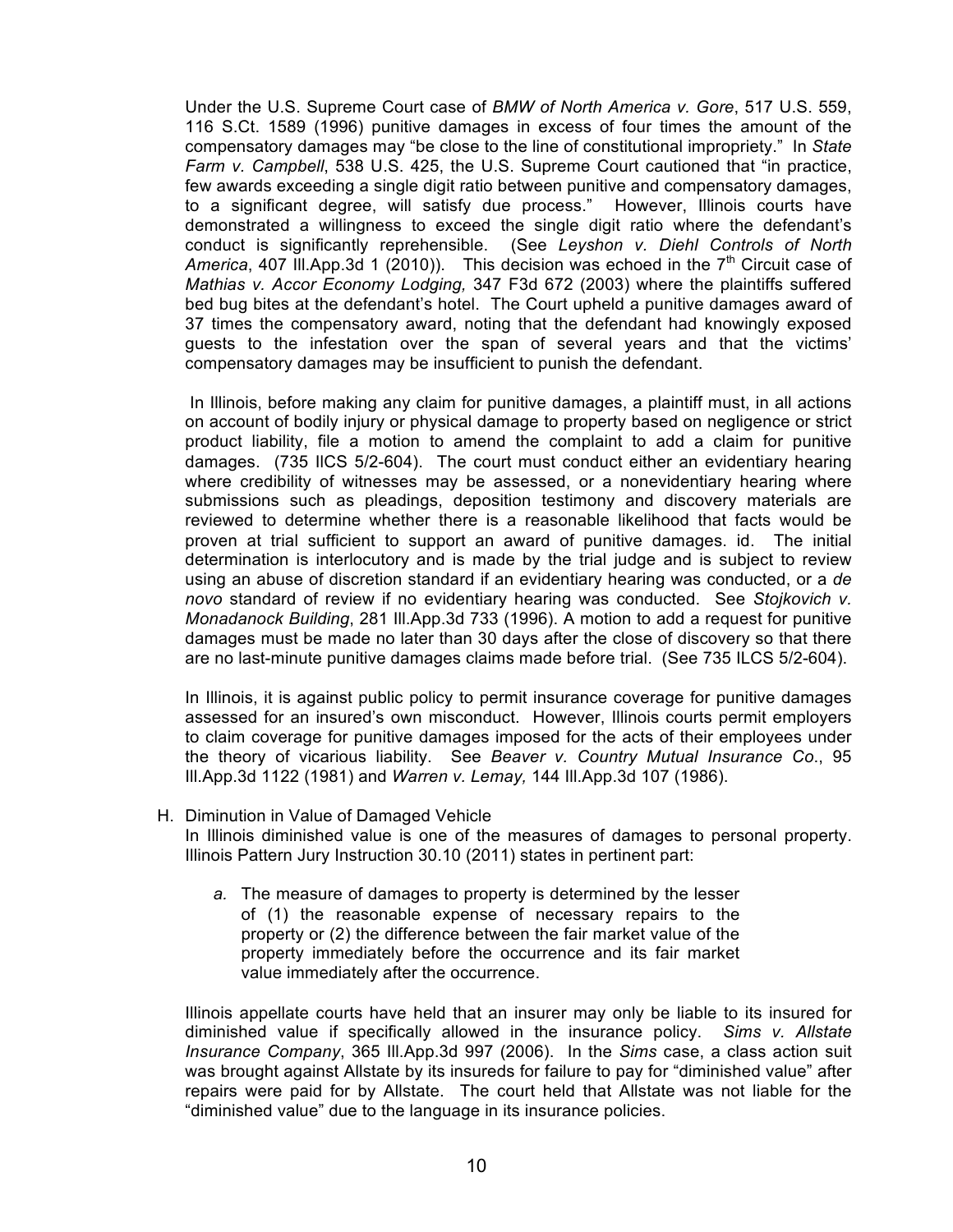I. Loss of Use of Motor Vehicle

In Illinois, a plaintiff may be awarded damages for "loss of use" of personal property. See *Fairchild v. Keene,* 93 Ill.App.3d 23 (1981).

# **Evidentiary Issues**

A. Preventability Determination

There is no affirmative duty in Illinois for a trucking company to perform a post-accident preventability determination. Formerly in Illinois, if the employer had a policy of investigating all accidents, then the conclusions of that investigation were admissible at trial as admissions by the employer. *Pearl v Chicago Transit Authority*, 177 Ill. App. 3d 499, 532 N.E.2d 439 (1<sup>st</sup> Dist. 1988) (post-accident discharge of employee driver held admissible as an admission by the employer). Also, if the employer's investigation evaluated an employee's knowledge and competency at the time of the accident, rather than addressing new procedures for preventing future accidents, then the investigation was admissible. *Pearl v Chicago Transit Authority*, 177 Ill. App. 3d 499 (1988). However, the *Pearl* case was rejected in *Bulger v Chicago Transit Authority*, 345 Ill. App. 3d 103 (2003). The *Bulger* court stated that *Pearl's* holding that evaluation of driving ability is admissible as an admission is an exception that would swallow the general rule that evidence of post accident remedial measures is inadmissible to prove negligence. However, the *Bulger* court recognized that if a subsequent remedial action is taken pursuant to the requirements of a law, or by the order of a governmental agency, then evidence of this measure will be admissible.

B. Traffic Citation from Accident

A plea of guilty to a traffic and minor criminal offense is admissible in a subsequent civil proceeding as an admission. *Hartigan v. Robertson,* 87 Ill.App.3d 732 (1980). The Supreme Court of Illinois has held that, in subsequent civil actions, traffic convictions are not admissible where the defendant did not plead guilty but was rather found guilty by the traffic court judge. *Thurmond v. Monroe* 159 Ill.2d 240 (1994).

C. Failure to Wear a Seat Belt

The Illinois vehicle code provides that "failure to wear a seat safety belt in violation of this section shall not be considered evidence of negligence." 625 ILCS 5/12-603.1(c). However, Illinois courts have cautioned that this, "does not preclude all seatbelt evidence, but only evidence of non-use in determining whether the person was negligent in failing to utilize the vehicle's seatbelt system." *Bachman v. GMC* 332 Ill.App.3d 760 (2002). Thus, in the Bachman case, the plaintiff was permitted to introduce testimony that she was wearing a seatbelt at the time of the collision.

- D. Failure of Motorcyclist to Wear a Helmet Illinois courts have held that, since Illinois does not require motorcyclists to wear helmets, evidence of the failure of a motorcycle rider to wear a helmet is not admissible with respect to either the question of liability or damages. *Hukill v. DiGregorio* 136 Ill.App.3d 1066 (1985).
- E. Evidence of Alcohol or Drug Intoxication

Evidence that a person has consumed alcoholic beverages is not, by itself, admissible. There must also be evidence to show that the drinking resulted in intoxication. *Rice v. Merchants National Bank*, 213 Ill.App.3d 790 (1991). Illinois courts have determined that evidence of an expert toxicologist may even be inadmissible when the expert opined merely that the defendant "may have been under the influence", rather than rendering an opinion that the defendant was, actually, intoxicated at the time of the occurrence. *Reuter v. Korb*, 248 Ill.App.3d 142 (1993).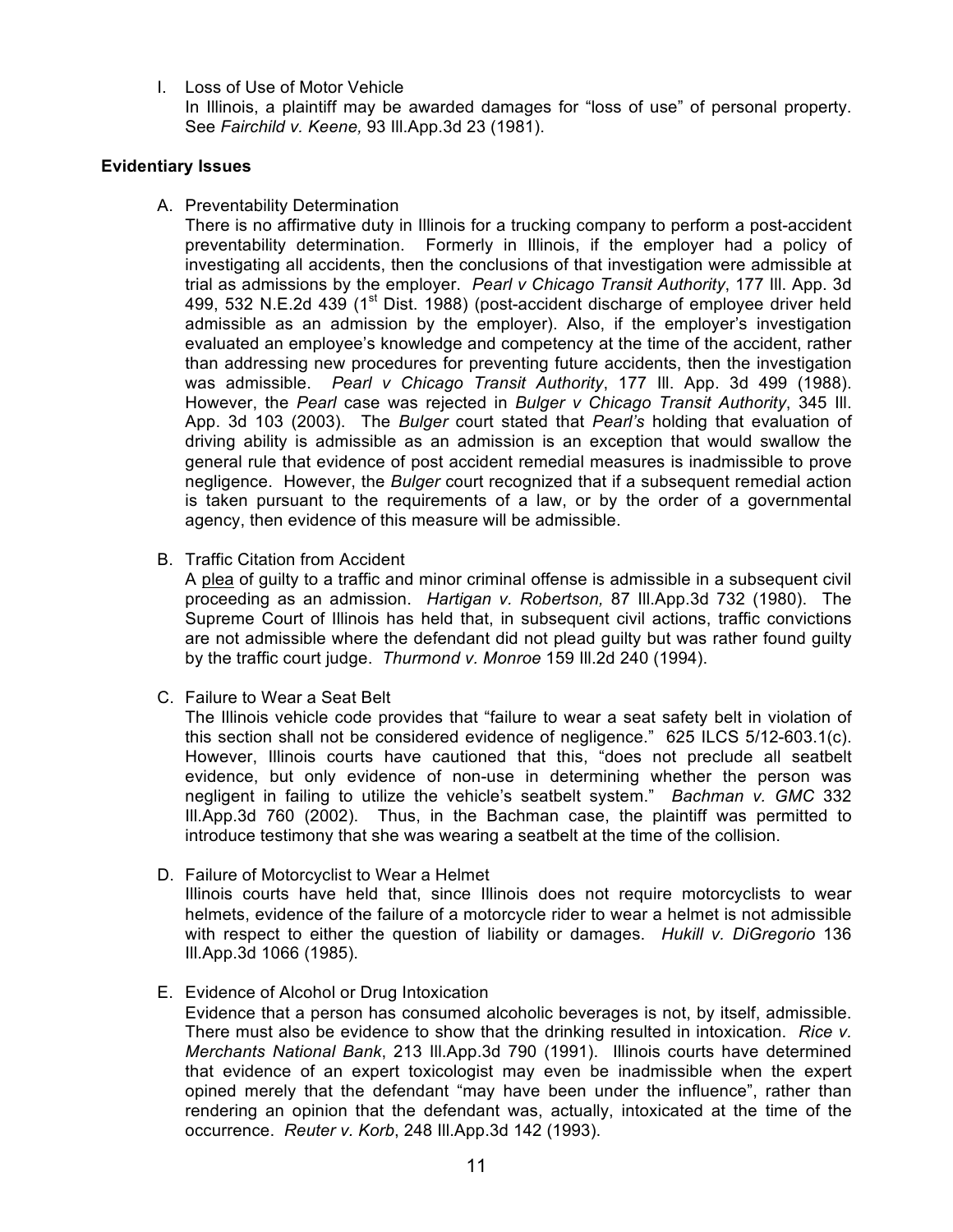# F. Testimony of Investigating Police Officer

- The Illinois Supreme Court has commented that most trial courts are reluctant to accept the testimony of police officers as reconstruction experts based, in part, "on the witnesses' inability to provide expertise in a truly scientific field." *Thurmond v. Monroe*, 235 Ill.App.3d 281 (1992). Where the officer has no superior or truly scientific training, knowledge or expertise to qualify as an expert in the field of accident investigation the court may not qualify the officer to testify regarding the mechanism of the accident. id. Illinois case law holds that an officer may render opinion testimony only where he or she is qualified by superior learning or training to render opinions in such matters as accident reconstruction. In the case of *Loseke v. Mables*, 217 Ill.App.3d 521 (1991), the Appellate Court upheld the trial court's admission of an investigating officer's opinion regarding the point of impact noting that the officer had over 80 hours of training in accident reconstruction and 17 years of law enforcement experience.
- G. Expert Testimony

Illinois follows the *Frye* standard for the admission of novel scientific evidence. Under that standard, scientific evidence is only admissible at trial if the methodology or scientific principle upon which the opinion is based is sufficiently established to have gained general acceptance in the particular field in which it belongs. *Frye v. United States,* 293 F. 1013 (1923) and *Snelson v. Kamm*, 204 Ill.2d 1 (2003). In general, witnesses may render opinions if the expert is qualified by knowledge, skill, experience, training or education in a field that has at least a modicum of reliability and the testimony would assist the jury in understanding the evidence. *Kimble v. Earle M. Jorgenson Company*, 358 Ill.App.3d 400 (2005). Whether to admit expert opinion is within the trial court's discretion and hinges upon whether the expert offers knowledge and applications of principles of science beyond the ken of the average juror. Evidence is beyond the ken of the average juror when it involves knowledge or experience that a juror generally lacks. (See *Zavala v. Powermatic, Inc*. 167 Ill.2d 542 (1995).

In Illinois, the party seeking to call an expert witness must disclose the identity of that expert, his opinions, and any bases for those opinions during the discovery process. (See Illinois Supreme Court Rule 213). Courts will not permit a jury to hear any opinions not disclosed in interrogatory answers or in subsequent deposition testimony. Further, improperly disclosing the identity, opinions or bases of an expert opinion may be sanctioned. The disclosure requirements of Rule 213 are "mandatory" and subject to a party's strict compliance. *Sullivan v. Edward Hospital,* 209 Ill.2d 100 (2004).

- H. Collateral Source *-* See above.
- I. Recorded Statements

Written or recorded statements of any witness must be produced by the party in possession of the statements. *Monier v. Chamberlin*, 35 Ill.2d 350 (1966). If a defendant has a copy of a statement taken of a plaintiff or co-defendant, it is prudent, notwithstanding the absence of a production request for such a statement, for counsel to produce the statement before the deposition of the witness. Statements of a truck driver's handwritten notes, computer recorded notes of a telephone conversation with a truck driver while on the road, or the handwritten statement of a truck driver given to another employee of the trucking company for whom the truck driver was driving are all discoverable. id. However, if the statement was given to the insurer of the truck driver or an independent claims adjusting representative, then such statements are protected by the attorney-client privilege. *People v. Ryan*, 30 Ill.2d 456 (1964). The written Secretary of State accident report, which motorists are required to send to the Illinois Secretary of State for most accidents, is privileged. 625 ILCS 5/11-412.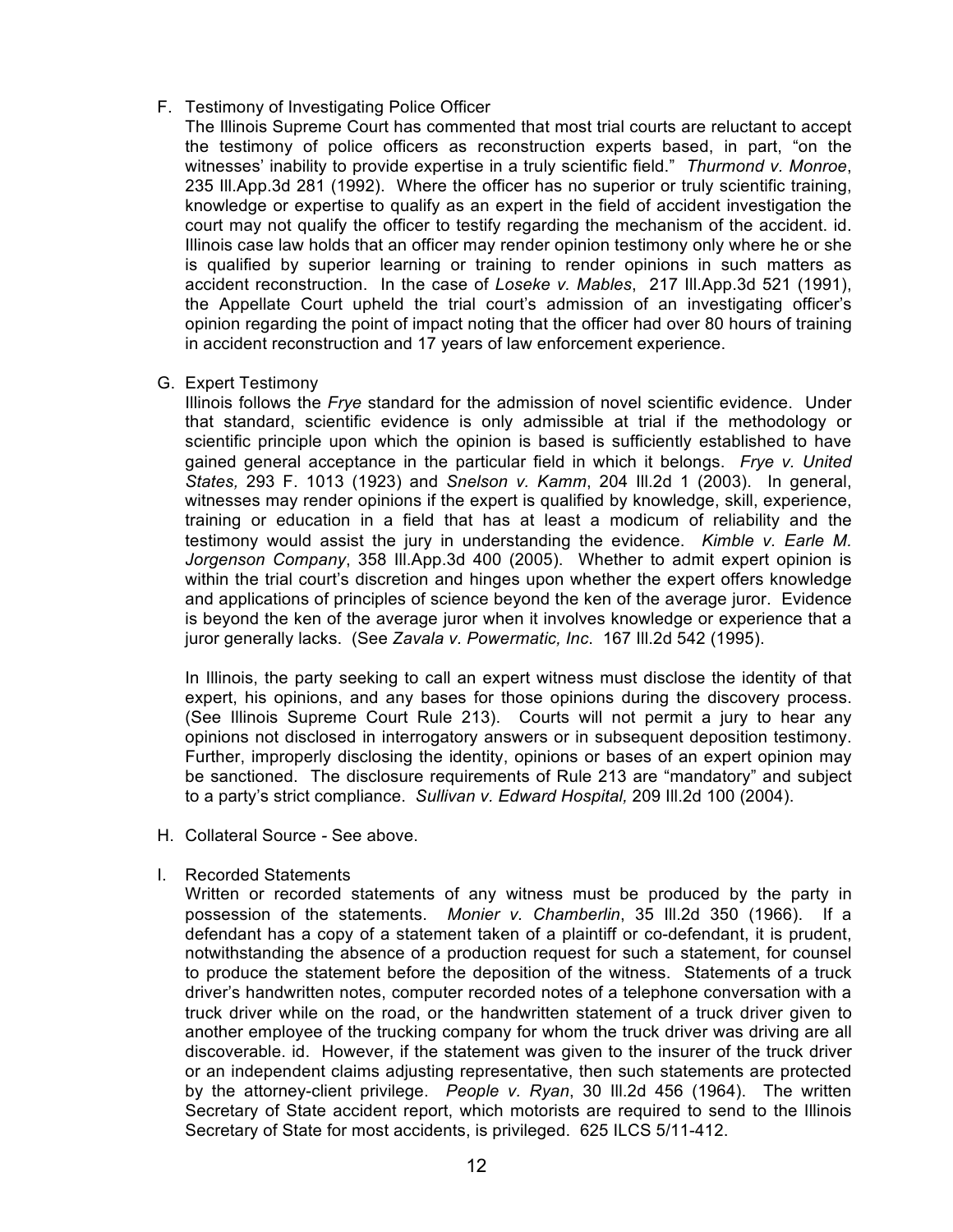# J. Prior Convictions

Prior traffic convictions are usually not admissible. (See *Thurmond v. Monroe* 235 Ill.App.3d 281 (1992). Convictions for felonies may be admissible. To determine the admissibility of a prior felony conviction for impeachment purposes, the Illinois Supreme Court has adopted the three-part test derived from Federal Rule of Evidence 609. To be admissible for impeachment purposes, the conviction: (1) must have been for a felony, (2) it must have occurred less than 10 years before the witness' testimony, and (3) the probative value of the conviction must not be substantially outweighed by its potential prejudicial effect. This test for admissibility was extended to civil cases in *Knowles v. Panopoulos,* 66 Ill.2d 585 (1977)

K. Driving History

Illinois courts have held that a driver's driving history may be admitted as evidence of wanton and willful conduct on the part of the driver's employer. *Lockett v. Bi-State Transit Authority*, 94 Ill.2d 66 (2003). The *Lockett* court cautioned, however, that, when admitting evidence of the driving record, the defendant may be entitled to a jury instruction cautioning the jury that "proof of the driving record was not to be considered in determining the nature of the driver's conduct on this occasion." *id.* As with all types of evidence, a driver's history will be admissible only if the Court determines that the probative value of that evidence outweighs the prejudicial effect of it.

L. Fatigue

Illinois has adopted nearly all of Title 49 of the Code of Federal Regulations, including Part 395 regulating drivers' hours of service. 625 ILCS 5/18(b)-105. (Note that Illinois has carved out an exception to Part 395 regarding hours of service of drivers employed by contract carriers transporting employees in the course of their employment. 625 ILCS 5/18(b)-106.1) Evidence of driver fatigue may be admissible. However, Illinois Courts have held that an experienced truck driver is in the best position to assess whether he was too fatigued to drive safely. Accordingly, the Court may decline to find that a legal duty existed on the part of the principal of the independent contractor/driver for which a negligence claim based on driver fatigue can be properly asserted. *Dowe v. Birmingham Steel Corp.,* 963 N.E.2d 344 (2011).

M. Spoliation

Spoliation of evidence is not in an independent tort; rather it is a subspecies of negligence. *Burlington Northern and Santa Fe Railway Company v. ABC-NACO*, 389 Ill.App.3d 691 (2009). A plaintiff must plead and prove the traditional elements of a negligence action – duty, breach, causation and damages. Generally, no duty exists to preserve evidence. *Thornton v. Shah*, 333 Ill.App.3d 1011. However, a duty may arise by virtue of a contract, agreement, statute or some other special circumstance. Additionally, through affirmative conduct, a party may voluntarily assume a duty to preserve evidence. Any of these considerations can establish the requisite relationship between the parties to impose a duty, and they have come to be known as the relationship prong of the inquiry. A plaintiff must also satisfy the foreseeablility prong of that test by showing that it was foreseeable that the evidence in question was material to a potential civil action. If a plaintiff fails to satisfy either prong, no duty exists. *Combs v. Schmidt*, 2012 Ill.App. Lexis 759 (2012).

# **Settlement**

A. Offer of Judgment - The concept of offer of judgment does not exist in Illinois law.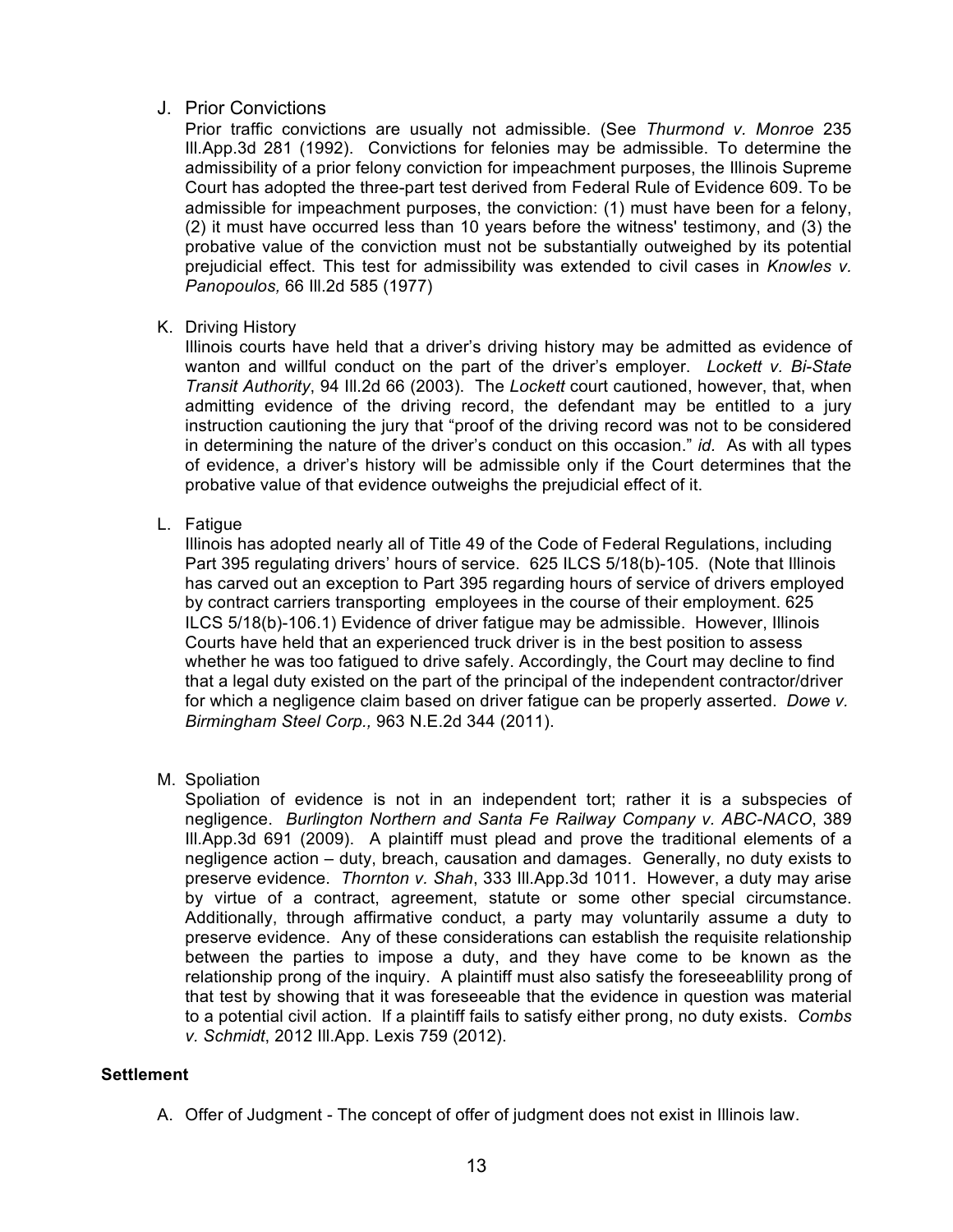B. Liens

A lien in its broadest sense encompasses all types of charges on property or proceeds in the context of a tort action. Liens on Illinois tort actions arise by statute, contract or common law and in equity. *Sullivan v. Sudiac*, 30 Ill.App.3d 99 (1975). Other than "super liens", like those of Medicare, no lien exists until it is perfected. A lien is perfected when all acts necessary for the creation of the lien has been performed including, in most instances, timely notice. However, even a perfected lien has no real monetary value until it attaches to a fund or asset against which it may be enforced.

In a personal injury action, liens are typically asserted by attorneys, medical providers and a Worker's Compensation carrier/employer. Additionally, governmental entitles such as Medicare, Medicaid and Social Security may assert a lien or interest on a plaintiff's claim and the federal statute and regulations governing these liens/interests preempt Illinois state law. Medicare's (CMS) interests must be protected at time of verdict or settlement regardless of formal notification of that interest.

There are two basic types of attorneys' liens; the general retaining lien and the special or charging lien. The retaining lien is most prevalent and allows the attorney to retain possession of the file until his fees have been paid. *Needham v. Voliva,* 191 Ill.App.256 (1915). This lien can be extinguished by the attorney voluntarily giving up the file or if payment is made for services rendered. *Upgrade v. Michigan Carton Company*, 87 Ill.App.662 (1990). A Worker's Compensation lien attaches by statute to any settlement or judgment from a third-party that compensates the employee for injuries sustained in the same occurrence. 820 ILCS 305/5(b). When the employee retains an attorney, in the absence of any other agreement, the employer shall pay the attorney a fee of 25% of the gross amount of the employer's reimbursement. *Murray v. Linconshire Group, Ltd.*, 167 Ill.App.3d 978 (1988). The requirements for the creation of a hospital lien are the rendering of services to the injured person and the service of notice in accordance with the applicable statute. 770 IlCS 23/1 et seq. After perfection of its lien, the hospital has a continuing duty to furnish records and statements. id. The lien attaches to any recovery made after a proper notice. id. It is proper for a hospital to enforce its lien by filing a separate lawsuit rather than a petition in the underlying action. *Illinois Hospital v. Bates*, 135 Ill.App.3d 732 (1985). The statute of limitations is five years and begins to run when the plaintiff obtains a recovery. *Memedovic v. CTA*, 214 Ill.App.3d 957 (1991). A trial court does not have discretion to reduce hospital liens except as provided by statute. *Illinois Hospital v. Bates,* 135 Ill.App.3d 732 (1985). The only statutory limits to recovery are that charges are reasonable, that the total amount of all hospital liens cannot exceed one third of the patient's recovery and that any attorney lien or public aid lien takes priority over the hospital. *Jackson v. Thatcher*, 80 Ill.App.3d 876 (1980). The requirements of a physician's lien are similar to a hospital lien and are defined under 770 ILCS Section 80/1-6.

A lien in a personal injury case can be enforced at the time the defendant tenders payment to the plaintiff and can be discharged via release or by including the lien holder's name on the settlement draft.

Illinois law reflects the longstanding general rule that the prevailing party in litigation bears the cost of that litigation, unless otherwise provided for in a statute or by agreement between the parties. The common fund doctrine, which is an exception to the general rule, allows an attorney who "creates, preserves or increases the value of a fund in which others have an ownership interest to be reimbursed from that fund for litigation expenses incurred, including counsel fees." *Wajnberg v. Wunglueck*, 963 N.E.2d 1077 ( $2^{nd}$  Dist. 2011). To be entitled to fees under the common fund doctrine, an attorney, must show that (1) the fund was created as a result of legal services the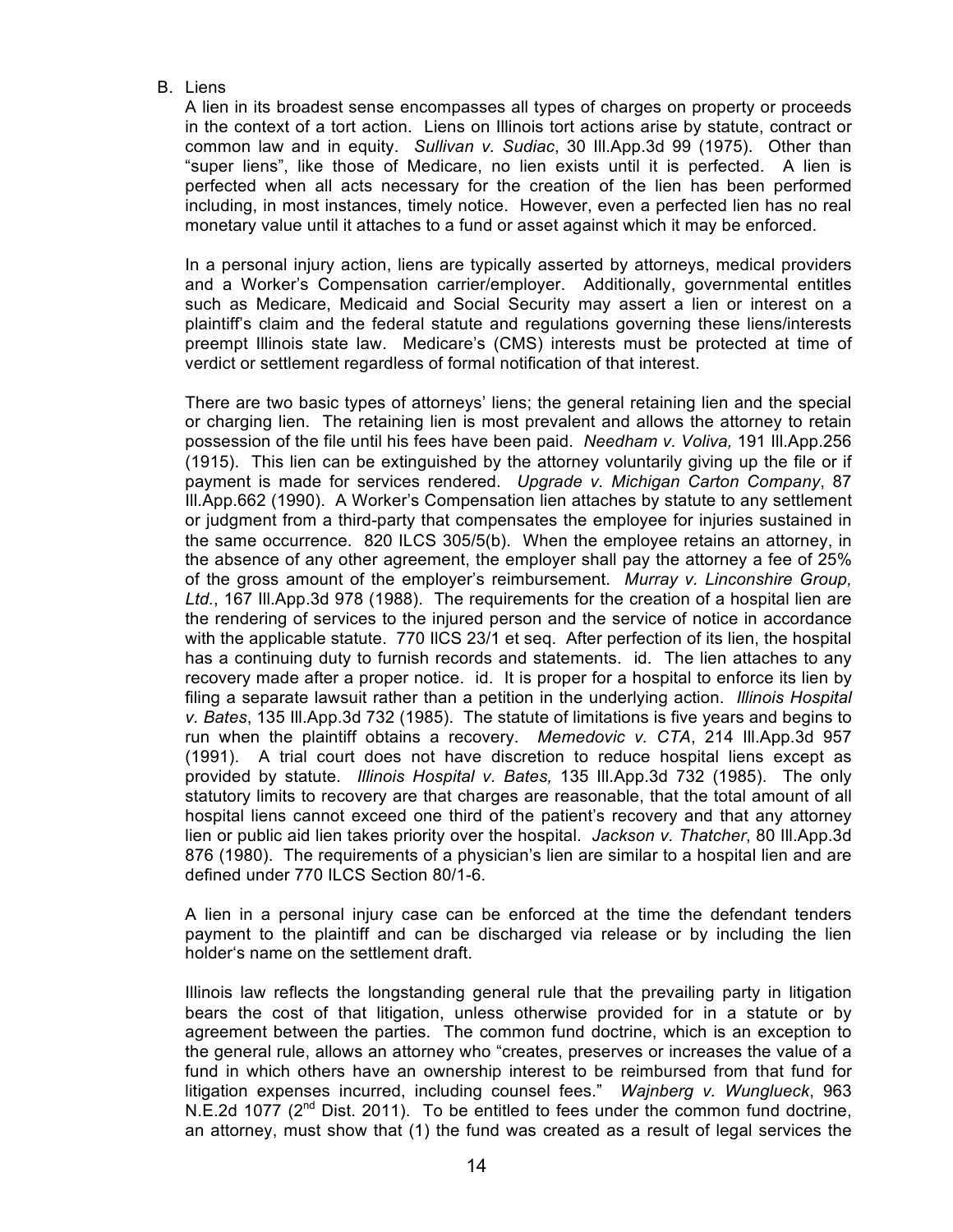attorney performed; (2) the subrogee eg. (an insurance company) did not participate in the creation of the fund; and (3) the subrogee benefited or will benefit from the fund's creation. *id*. In practice, the common fund doctrine compels lien holders to forfeit a certain percentage of their lien to the plaintiff's attorney/plaintiff in exchange for creating the fund. In practice, the amount forfeited by the lien holder is usually the percentage of the plaintiff's contingency fee.

C. Minor Settlement

Minor settlements are resolved pursuant to local Circuit Court rules. In general, circuit courts exercise authority to approve minor settlements in cases involving minors. The degree of control exerted by the courts depends on the age of the minor and the amount of the proposed settlement. In practice, courts generally look to whether a settlement has been negotiated in good faith and at arms length, whether the minor's estate has been represented by attorneys, and the extent of the minor's injuries as reflected in medical bills and photographs.

- D. Negotiating Directly With Attorneys Claims professionals are permitted to negotiate settlement directly with attorneys.
- E. Confidentiality Agreements *-* Confidentiality agreements are permitted in Illinois.
- F. Releases

In Illinois, a general release is restricted to the specific claims contained in the release agreement. However, where both parties were aware of an additional claim at the time of signing the release, the general release will be interpreted to release that claim as well. Where the release is specific, courts have been willing to bar additional claims falling within the scope of that release which did not explicitly appear in the document. *Goodman v. Hanson*, 408 Ill.App3d 285 (2001).

In Illinois, the Illinois Contribution Act (see above) provides that a tort feasor who settles in good faith with a claimant pursuant to that act is discharged from all liability for any contribution to any other tort feasor. (See *Alsup v. Firestone Tire and Rubber Company,* 101 Ill.2d 196 (Ill. 1984). In *Alsup*, the court held that a release does not cover a joint tort feasor not specifically identified in the release. *id*. Illinois courts have found that, as a matter of public policy, the settlement of claims should be encouraged. Where a general release extinguishes claims made by a plaintiff, but not explicitly those actions contained in co-defendants' counterclaims for contribution, courts have extended the releases to include the counterclaims. (See *Rakowski v. Lucente*, 104 Ill.2d 317 (Ill. 1984)

There is no requirement in Illinois to translate a release into the language of the releaser. Likewise, there is no requirement that a notary certify the release.

G. Voidable Releases

Releases may be voidable where one of the parties concealed or withheld material facts when making the settlement and obtaining the release. *See Golden v. McDermott, Will & Emery*, 299 Ill.App.3d 982 (1998). And *Cwikla vs. Sheir*, 345 Ill.App.3d 23 (2003).

Releases may also be voidable where parents sign releases on behalf of an injured minor, if court approval is not obtained for the releases. (See *Villalobos v. Cicero School District 99*, 362 Ill.App.3d 704 (2005).

# **Transportation Law**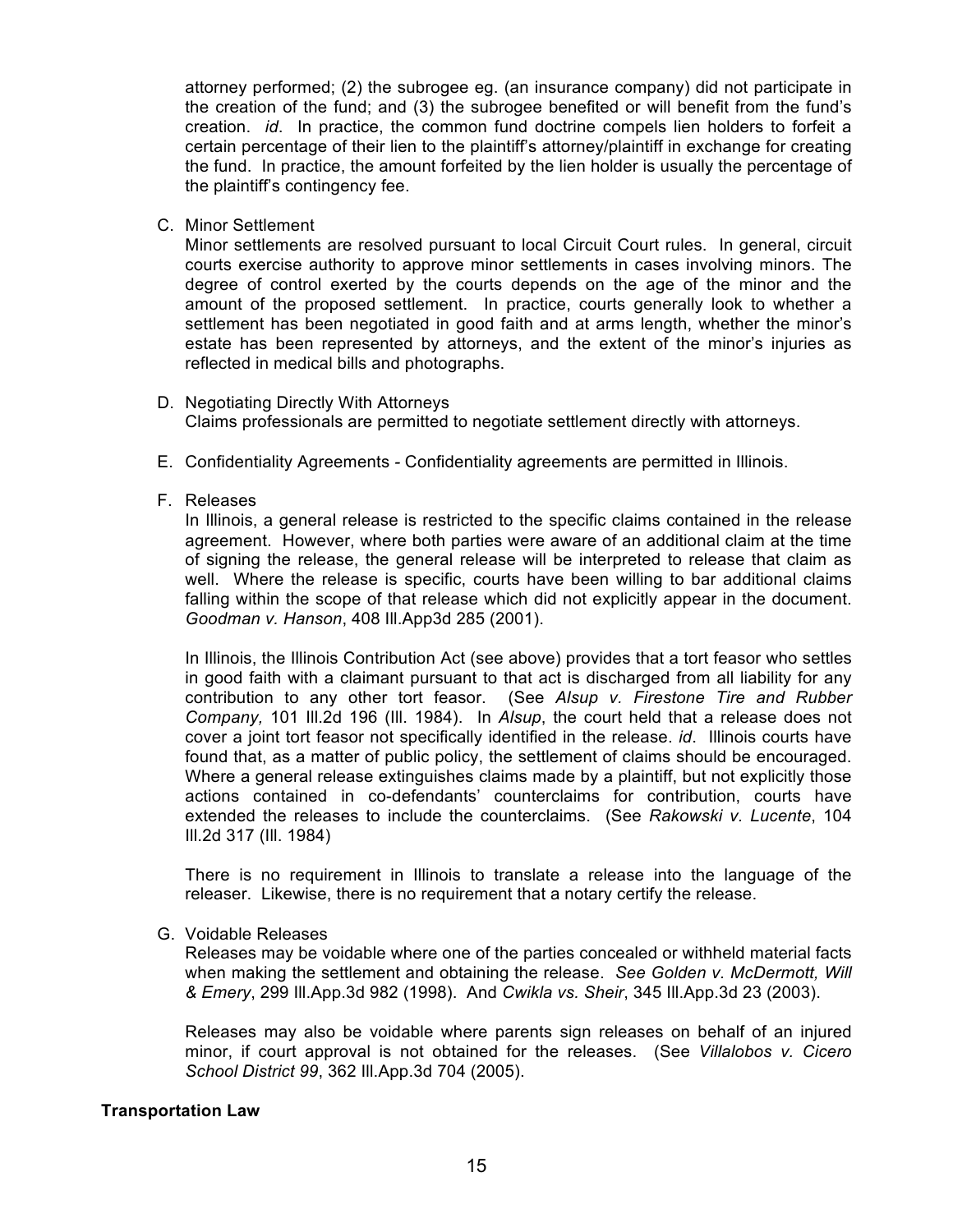A. State DOT Regulatory Requirements

Illinois has adopted the Federal Motor Carrier Safety Regulations into the Illinois Motor Carrier Safety Regulations in the Illinois Vehicle Code. (See *People vs. Blackorby*, 146 Ill.2d 307 (1992). The adoption of the Federal Motor Carrier Safety Regulations in Illinois is codified at 625 ILCS 5/18b.

## B. State Speed Limits.

All state speed restrictions are codified at 625 ILCS 5/11-601-612. In general, no vehicle may be driven at a speed greater than is reasonable and proper with regard to traffic conditions and the use of the highway, or endangers the safety of any person or property. The fact that the speed of a vehicle does not exceed the applicable maximum speed limit does not relieve the driver from the duty to decrease speed when approaching and crossing an intersection, approaching and going around a curve, approaching the crest of a hill, when traveling upon any narrow or winding roadway, or when special hazards exist with respect to pedestrians or other traffic or by reason of weather or highway conditions. Speed must be decreased as may be necessary to avoid colliding with any person or vehicle on or entering the highway in compliance with legal requirements and the duty of all persons to use due care. 625 ILCS 5/11-601(a).

Unless otherwise established, the maximum speed limit in an urban district is 30 miles per hour. 625 ILCS 5/11-601(c). The speed restriction on highways is 65 miles per hour, unless otherwise designated, for all highways under the jurisdiction of the Illinois State Toll Highway Authority and for highways so designated by the Department of Transportation which have at least four lanes of traffic and in which the directions of traffic are separated. The maximum speed limit for all other highways is 55 miles per hour. 625 IlCS 5/11-601(d). Outside urban areas, the maximum speed limit on a divided four-lane highway is 65 miles per hour, except that the maximum speed limit for a bus on all such highways is 55 miles per hour. Speed limits may be altered by the Department of Transportation (625 ILCS 5/11-602), the Toll Highway Authority (625 ILCS 5/11-603) and local authorities. (625 ILCS 5/11-604). However, the maximum speed limit cannot exceed those limits contained at 625 ILCS 5/11-601. There are also special speed limits for school zones (625 ILCS 5/11-605), Highway Construction Zones (625 ILCS 5/11-605.1) and other areas such as parks and recreational areas. (625 ILCS 5/11-605.3).

Minimum speed regulations may be determined by the Department of Transportation, the Toll Highway Authority or local authorities. (625 ILCS 5/11-606). In any event, no person shall drive a motor vehicle at such a slow speed as to impede or block the normal and reasonable movement of traffic except when reduced speed is necessary for safe operation of his vehicle or in compliance with law. (625 ILCS 5/11-606(a)).

C. Overview of State CDL Requirements. Illinois has adopted the Federal CDL standards, requirements and penalties contained within 49 CFR Part 383. 625 ILCS 5/18(b).

## **Insurance Issues**

- A. State Minimum Limits of Financial Responsibility: In Illinois, the minimum limits for insurance coverage for private citizens is \$20,000 per person, \$40,000 per accident, and \$15,000 for property damage. 625 ILCS 5/7-203.
- B. Uninsured Motorist Coverage: Uninsured and underinsured motorist coverage is mandatory in Illinois with limits of at least \$20,000 per person and \$40,000 per accident. 215 ILCS 5/143a, 215 ILCS 5/143a-2. The limits for uninsured and underinsured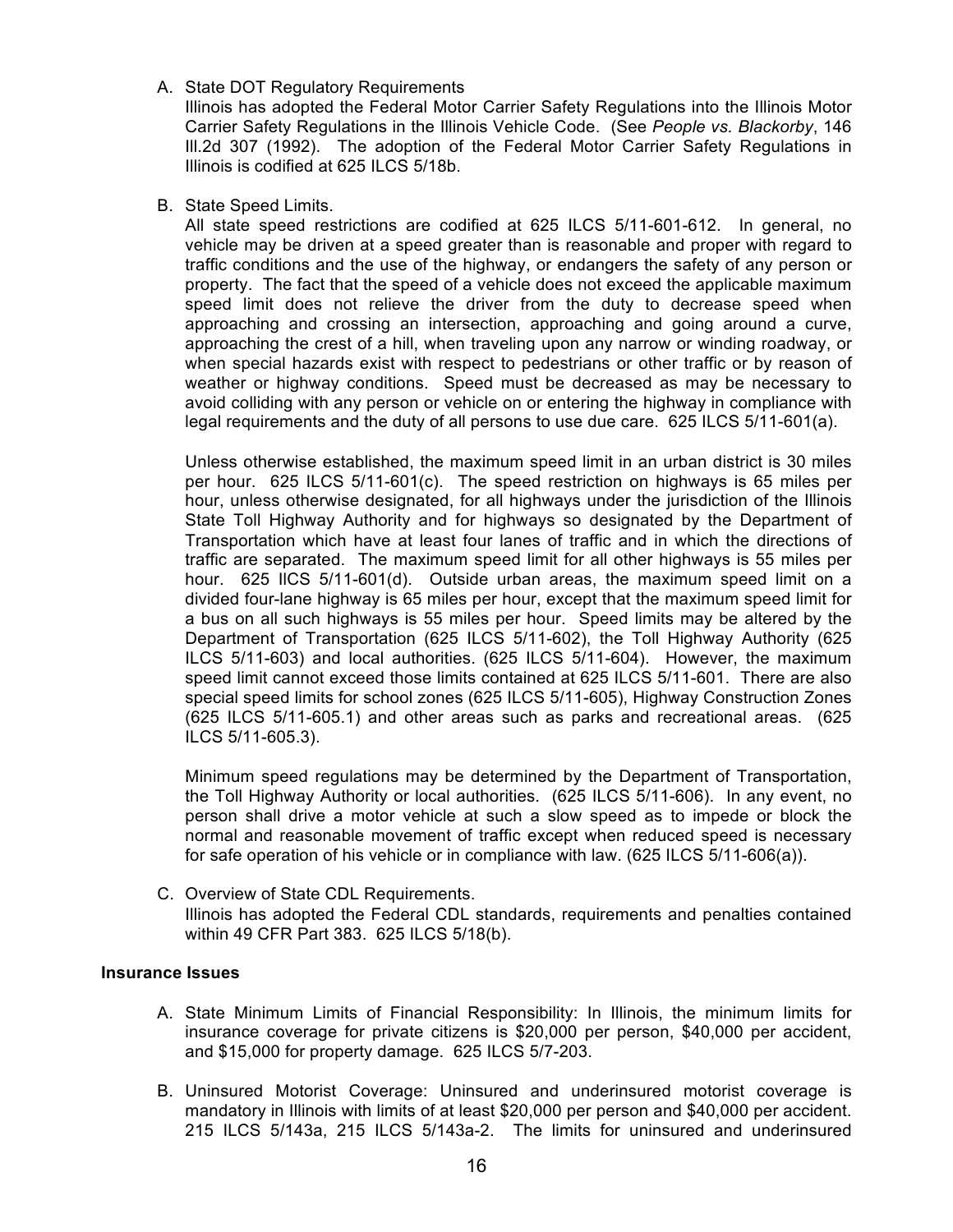coverages must be equal to the policy's bodily injury liability limits unless the insured has been offered and specifically rejected in writing limits equal to the bodily injury liability limits. Lee v. John Deere Ins. Co., 208 Ill.2d 38, 802 N.E.2d 774 (2003). Applicable set-offs include the amounts the insured recovers from the at-fault tortfeasor and amounts recovered in workers compensation or disability benefits. Sulser v. Country Mut. Ins. Co., 147 Ill.2d 548, 591 N.E.2d 427 (1992). Anti-stacking clauses in uninsured and underinsured motorists coverage provisions are valid and enforceable. Hobbs v. Hartford Ins. Co. of the Midwest, 214 Ill.2d 11, 823 N.E.2d 561 (2005).

- C. No Fault Insurance: Illinois law does not have any provision for no fault insurance such as PIP.
- D. Disclosure of Limits and Layers of Coverage: In Illinois, a defendant in a tort lawsuit is required to provide information regarding its insurance policy limits and layers of primary and excess coverage in answers to interrogatories, but a defendant is typically not required to produce copies of the actual insurance policies to the claimant's attorney. Manns v. Briell, 349 III. App. 3d 358, 811 N.E. 2d 349 (4<sup>th</sup> Dist. 2004).
- E. Unfair Claims Practices: Section 155 of the Illinois Insurance Code address unfair claims practices This section preempts an action for bad faith or unfair claims practices, except in cases involving bad faith failure to settle a claim or suit within policy limits resulting in an excess judgment. In Section 155, 215 ILCS 5/155, an insured is entitled to recover statutory penalties from an insurer who unreasonably delays in settling a claim when it appears to the court that such action or delay was vexatious and unreasonable. The amount that a court may award to the insured include attorneys fees, other costs, plus an amount not to exceed any one of the following: (a) 60% of the amount which the court or jury finds such party is entitled to recover against the insurance company, exclusive of costs; (b) \$60,000; (c) the excess of the amount which the court or jury finds such party is entitled to recover, exclusive of costs, over the amount, if any, which the company offered to pay in settlement of the claim prior to the action. No such penalties will be allowed when there was a bona fide dispute over coverage or the amount owed by the insurer for the claim. Brennan v. Paul Revere Life Ins. Co., 2002 U.S. Dist. LEXIS 446 (N.D. Ill. 2002).
- F. Bad Faith Claims: An insurer who in bad faith refuses to settle a third party liability claim can be liable for the full amount of the judgment against its insured, even if the judgment exceeds the policy limits. Adduci v. Viligant Insurance Company, 98 Ill.App.3d 472, 424 N.E.2d 645 (1981). The bad faith rule in Illinois is, "[w]here it appears that the probability of an adverse finding on liability is great and the amount of damages would exceed policy limits, the insurer has a duty to settle within the policy limits, or face an excess liability claim for a breach of a duty owed to the insured." More succinctly stated, there is a duty on the part of an insurer to give its insured's interest at least equal consideration with its own where the insured is a defendant in a suit in which the recovery may exceed its policy limits. Where an insurer fails to settle a case within policy limits through fraud, negligence, or bad faith, this duty is breached. The mere fact of entry of the excess judgment against the insured constitutes damage and harm sufficient to permit recovery if bad faith can be shown. Just as an insurer's bad faith failure to settle a claim against its insured exposes it to excess liability, an insurer who, in bad faith, breaches his duty to defend its insured may also face liability for judgments exceeding the policy limits. LaRotunda v. Royal Globe Ins. Co., 87 Ill.App.3d 446, 408 N.E.2d 928 (1980). However, there must be a showing of bad faith to expose an insurer for an excess judgment in a failure to defend a case. Conway v. Country Cas. Ins. Co., 92 Ill.2d 388, 442 N.E.2d 245 (1982).